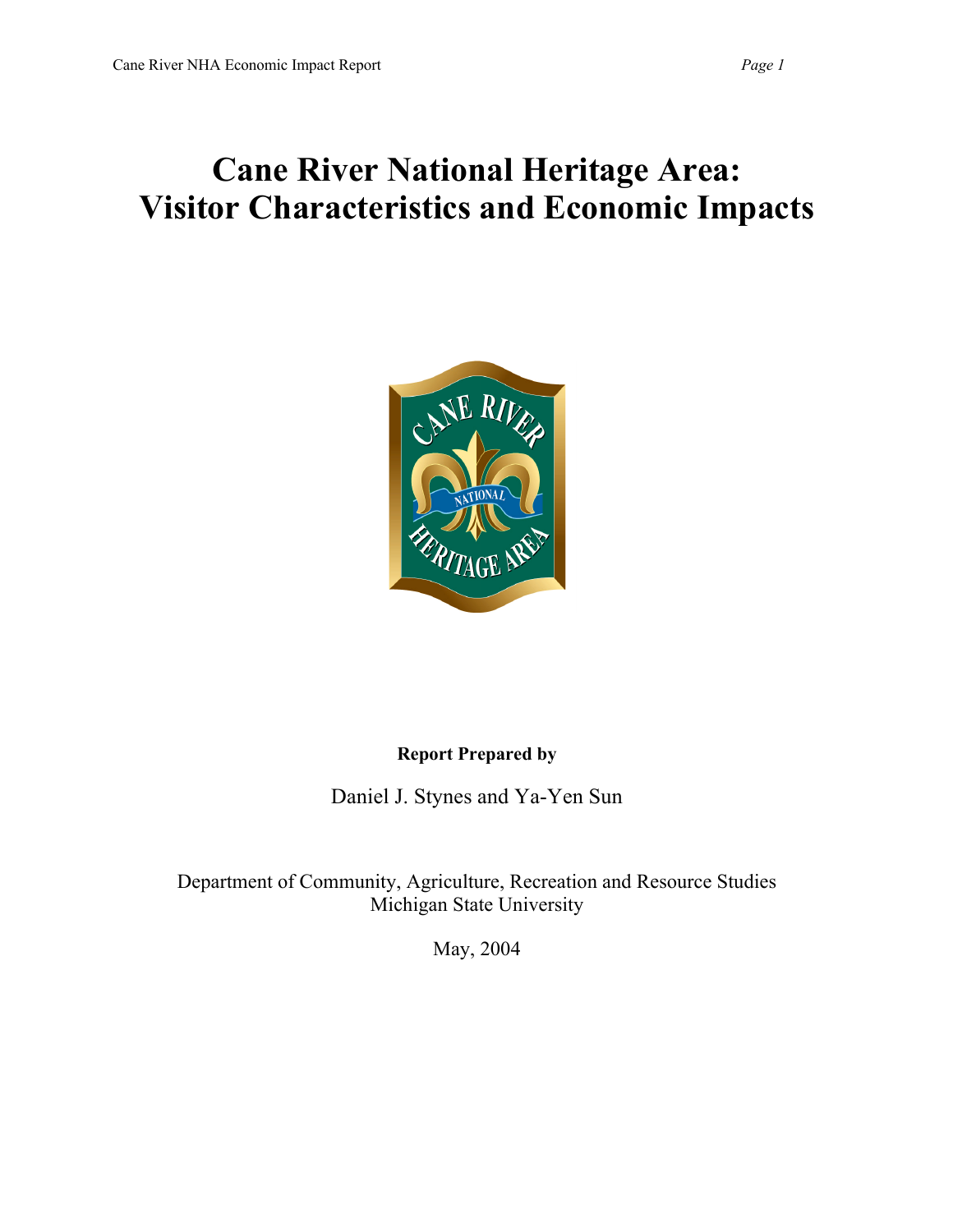# **TABLE OF CONTENTS**

| Economic Impacts of Visitors to Cane River National Heritage Area 11 |  |
|----------------------------------------------------------------------|--|
|                                                                      |  |
|                                                                      |  |
|                                                                      |  |
|                                                                      |  |
|                                                                      |  |
|                                                                      |  |
|                                                                      |  |
|                                                                      |  |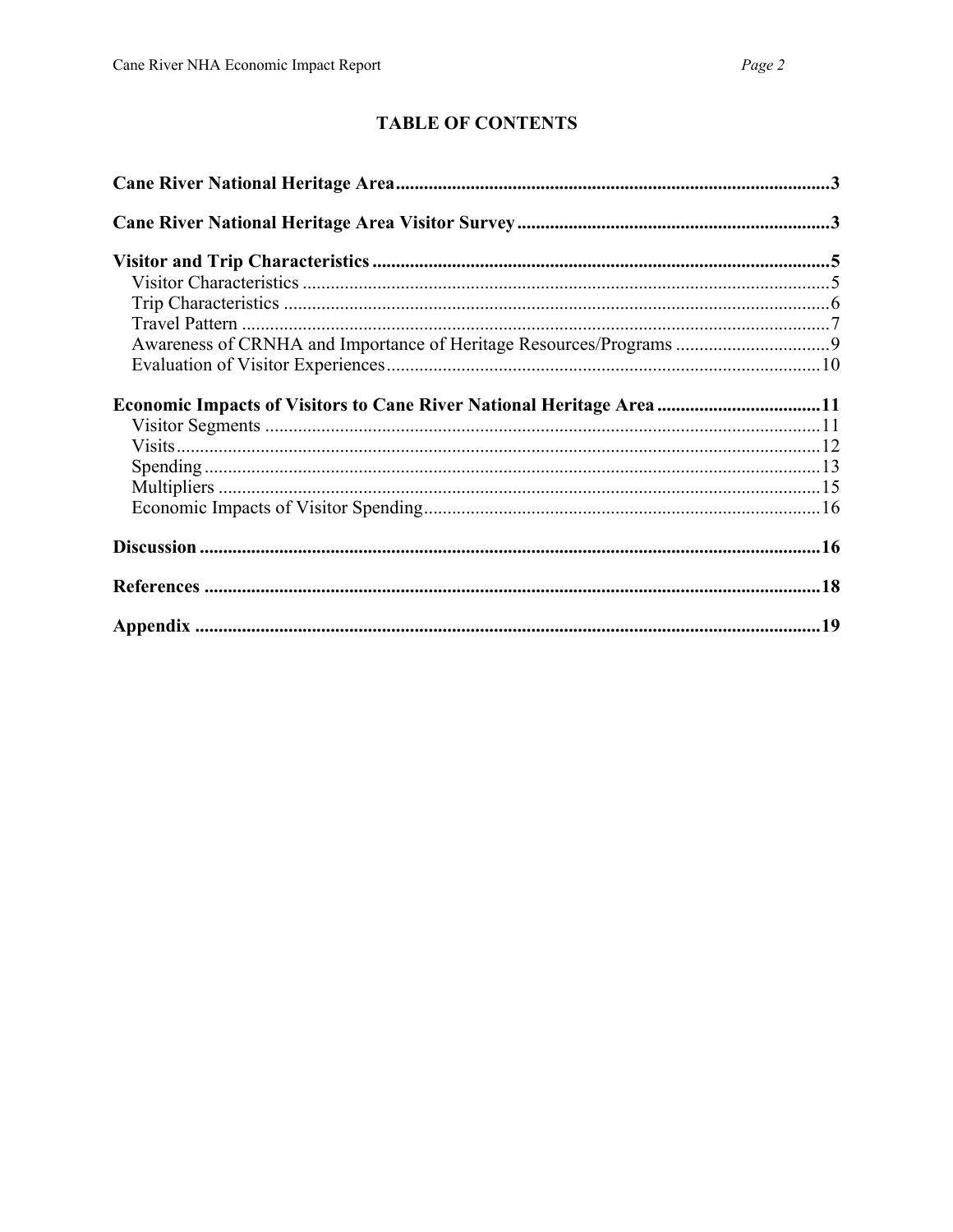# **Cane River National Heritage Area: Visitor Characteristics and Economic Impacts**

#### **CANE RIVER NATIONAL HERITAGE AREA**

Located primarily in Natchitoches Parish, Louisiana (Figure 1), the Cane River National Heritage Area (CRNHA) is known for its historic plantations, its distinctive Creole architecture, and its multi-cultural legacy, including French, Spanish, African, American Indian, and Creole. The central corridor of the heritage area begins south of Natchitoches, the oldest permanent settlement in the Louisiana Purchase, and extends along both sides of Cane River Lake for approximately 35 miles. Established in 1994 and managed by the Cane River National Heritage Area Commission, the heritage area includes Cane River Creole National Historical Park, seven National Historic Landmarks, three State Historic Sites, and many historic plantations, homes, and churches (National Park Service, 2004).



Figure 1. Cane River NHA

#### **CANE RIVER NATIONAL HERITAGE AREA VISITOR SURVEY**

The Cane River NHA visitor survey was conducted from July to December 2003 at 4 sampling locations (Table 1). The survey was designed to gather basic visitor information and trip characteristics and especially data necessary to estimate economic impacts of visitor spending using the MGM2 model (Stynes, Propst, Chang, and Sun, 2000). Cane River NHA staff helped identify sampling locations and carried out data collection procedures. Technical assistance with the survey design and data analysis were provided by Michigan State University. The visitor survey used a two-stage approach, contacting visitors at heritage sites where a short initial survey was conducted. One adult member of each party was interviewed. Subjects were then asked if they are willing to complete a more extensive mailback survey at the end of their trip. The mailback survey measured spending patterns, activities, evaluations of visitor experiences, and more detailed trip information. Mailback surveys were sent to participants after they arrived back home. General survey procedures are outlined in a guidebook being followed at several heritage areas (Stynes and Sun, 2003).

The on-site survey generated 399 responses. Sixty-three percent of the subjects agreed to participate in the mailback survey. The response rate to the mailback survey was 43%, yielding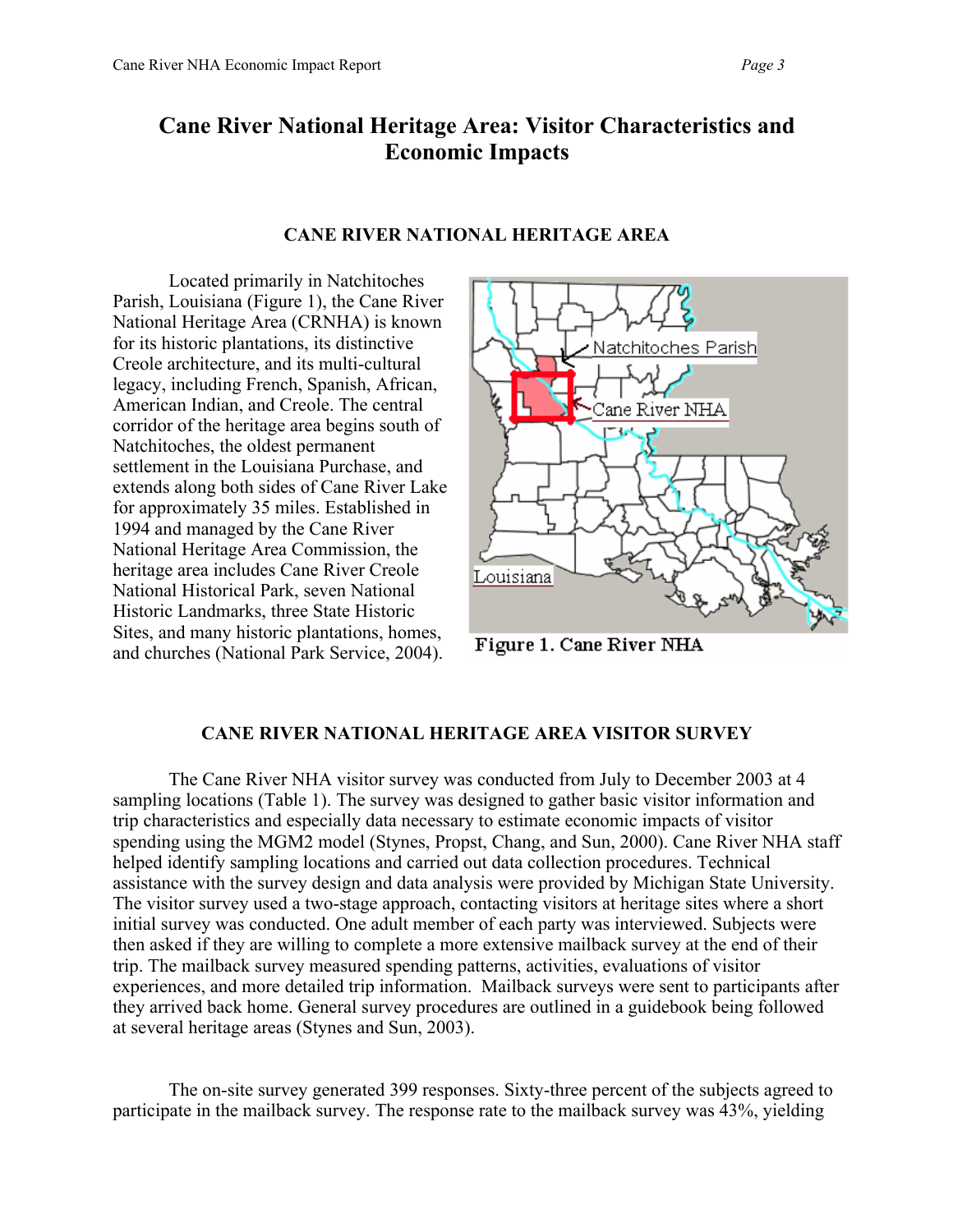107 completed mailback responses (Table 1). Forty-one percent of onsite responses were generated at the Natchitoches Tourist Commission Site and 25% were generated at the Oakland Plantation at the Cane River Creole National Historical Park (CRCNHP).

|                                            | responses | Agree to<br>Onsite participate in<br>the mailback | Mailback<br>responses | Response<br>rate I | Response<br>rate II |
|--------------------------------------------|-----------|---------------------------------------------------|-----------------------|--------------------|---------------------|
| Sampling locations                         | (A)       | (B)                                               | 'C)                   | (C/A)              | (C/B)               |
| Natchitoches Tourist Commission Site       | 162       | 97                                                | 33                    | 20%                | 34%                 |
| Melrose Plantation                         | 89        | 54                                                | 29                    | 33%                | 54%                 |
| Fort St. Jean Baptiste State Historic Site | 50        | 30                                                | 14                    | 28%                | 47%                 |
| Oakland Plantation, CRCNHP                 | 98        | 69                                                | $\overline{31}$       | 32%                | 45%                 |
| Total                                      | 399       | 250                                               | 107                   | 27%                | 43%                 |

#### **Table 1. Sample Size and Response Rates by Sampling Locations**

Visitor characteristics and trip patterns are summarized first. Spending patterns and other variables critical to the economic impact analysis are presented within the economic impact analysis section.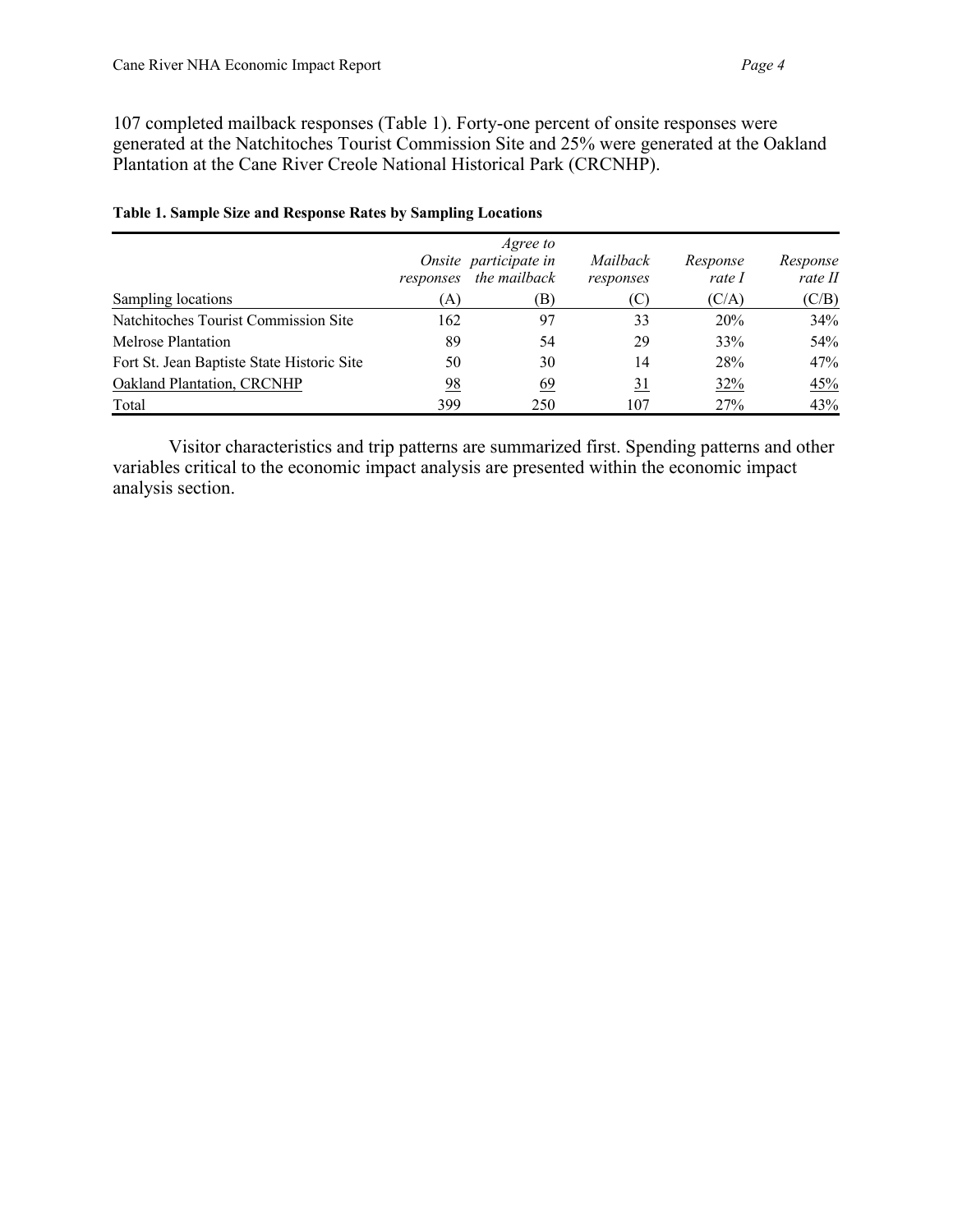## **VISITOR AND TRIP CHARACTERISTICS**

## **Visitor Characteristics**

Half of the sampled population is above age 55, and one in five has annual income higher than \$100,000 or has some graduate school (Table 2). Eighty-five percent of the sampled population have no children in the household. Most of the samples are White/Caucasian and two cases identified themselves as Creole. Thirty percent of the samples are in-state visitors and 4% are international visitors.

| Attributes                          | N                | Percent        | Attributes                                    | N            | Percent |
|-------------------------------------|------------------|----------------|-----------------------------------------------|--------------|---------|
| Gender                              |                  |                | <b>Composition of household members</b>       |              |         |
| Male                                | 44               | 41             | Adults only $(18+)$                           | 86           | 85      |
| Female                              | 63               | 59             | Adults and children                           | 15           | 15      |
| Total                               | 107              | 100            | Total                                         | 101          | 100     |
| Age                                 |                  |                | <b>Household income</b>                       |              |         |
| < 25                                | $\overline{c}$   | $\overline{2}$ | $<$ \$20,000                                  | $\mathbf{1}$ | 1       |
| $26 - 35$                           | 6                | 6              | \$20,000 - \$34,999                           | 12           | 13      |
| $36 - 45$                           | 9                | 8              | \$35,000 - \$49,999                           | 11           | 12      |
| $46 - 55$                           | 36               | 34             | \$50,000 - \$74,999                           | 25           | 27      |
| $56 - 65$                           | 38               | 36             | \$75,000 - \$99,999                           | 24           | 26      |
| > 65                                | 16               | 15             | \$100,000 or more                             | <u>18</u>    | 20      |
| Total                               | 107              | 100            | Total                                         | 91           | 100     |
| Racial/Ethnic <sup>a</sup>          |                  |                | <b>Education</b>                              |              |         |
| American Indian/Alaskan Native      | 3                | 3%             | Less than high school                         | 11           | 10      |
| Asian                               | 1                | $1\%$          | High school graduate                          | 33           | 31      |
| <b>Black or African American</b>    | 2                | 2%             | Some college or 2 year degree                 | 28           | 26      |
| Creole                              | $\overline{2}$   | 2%             | 4-year undergraduate degree                   | 10           | 9       |
| Hispanic or Latino                  | $\boldsymbol{0}$ | 0%             | Some graduate school                          | 25           | 23      |
| Native Hawaiian/Pacific Islander    | $\theta$         | 0%             | Total                                         | 107          | 100     |
| White/Caucasian                     | 101              | 94%            |                                               |              |         |
| Other <sup>b</sup>                  | $\overline{2}$   | $2\%$          | Age of Adults in the household <sup>a</sup>   | Pct          | Mean    |
|                                     |                  |                | 18-25                                         | 14%          | 1.58    |
| Origins <sup>c</sup>                |                  |                | 26-59                                         | 73%          | 1.70    |
| Local visitors                      | $\overline{4}$   | $1\%$          | 60 or older                                   | 52%          | 1.62    |
| In-state visitors                   | 122              | 31%            | Age of Children in the household <sup>a</sup> |              |         |
| Out-state visitors                  | 255              | 65%            | $<$ 5                                         | 27%          | 1.50    |
| International visitors <sup>d</sup> | 14               | 4%             | $6 - 12$                                      | 33%          | 1.20    |
| Total                               | 395              | 100%           | $13 - 17$                                     | 47%          | 1.14    |

#### **Table 2. User Demongraphics**

Note. Information was obtained from the mailback survey. <sup>a</sup> Percentages do not equal 100 because visitors could select more than one category. <sup>b</sup> Two sampled visitors considered themselves as "Cajun". CInformation was obtained from the onsite survey.  $\text{d}$  New Zealand (n=1), Netherlands (n=3), Mexico (n=1), Germany (n=1), France  $(n=4)$ , England  $(n=1)$ , and Canada  $(n=2)$ .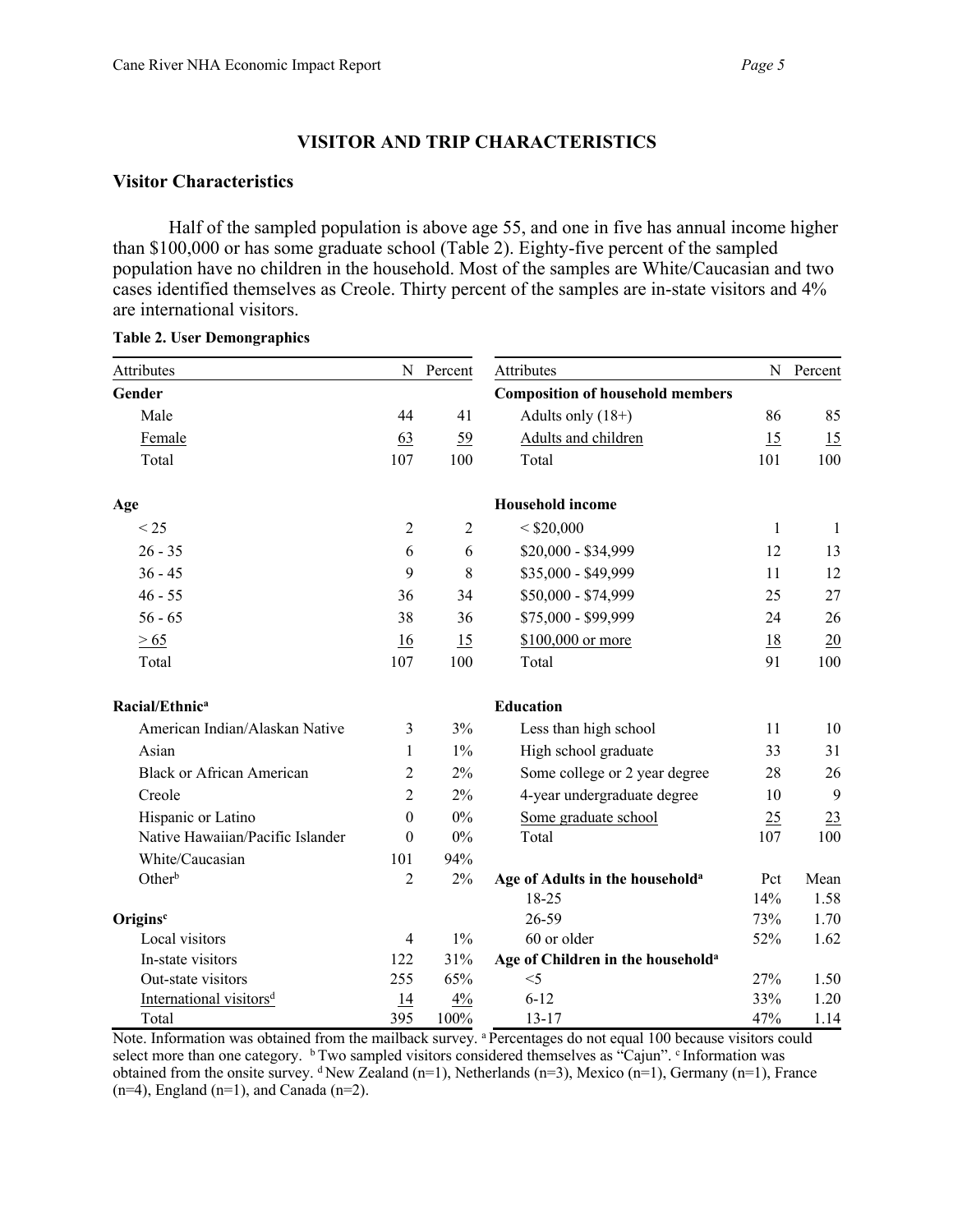## **Trip Characteristics**

Two-thirds of the samples indicated that this trip was their first visit to Natchitoches/Cane River area. The repeated visitors had an average of 1.4 visits to the region in the past 12 months. One fourth of the visitors were on day trips to the region with an average stay of five hours; visitors who stayed overnight in the region (74%) had an average stay of 2.4 nights. Hotels were the most frequently cited lodging type (46%) for overnight visitors, followed by Bed and Breakfasts (B&B) (25%), and campgrounds (12%). Fifteen percent of the visitors traveled with children and seven percent traveled with a bus tour or chartered group.

| First trip to Natchitoches/Cane River area              |                 |                  |                  | A day trip or overnight trip     |                |                |                  |
|---------------------------------------------------------|-----------------|------------------|------------------|----------------------------------|----------------|----------------|------------------|
|                                                         |                 | Frequency        | Percent          |                                  |                | Frequency      | Percent          |
| N <sub>o</sub>                                          |                 | 148              | 37               | Day Trip                         |                | 104            | 26               |
| Yes                                                     |                 | 248              | 63               | Overnight Trip                   |                | 295            | $\frac{74}{1}$   |
| Total                                                   |                 | 396              | 100              | Total                            |                | 399            | 100              |
| Composition of the travel party                         |                 |                  |                  | Lodging used in the local area   |                |                |                  |
|                                                         |                 | Frequency        | Percent          |                                  |                | Frequency      | Percent          |
| Adults only                                             |                 | 337              | 85               | Hotel or motel                   |                | 140            | 46               |
| Adults with children                                    |                 | 61               | 15               | Bed & Breakfast                  |                | 76             | 25               |
| Total                                                   |                 | 398              | 100              | Campground                       |                | 36             | 12               |
|                                                         |                 |                  |                  | Staying with friends             |                | 21             | 7                |
| Distribution of adults and children in the travel party |                 |                  |                  | Staying overnight                |                |                |                  |
| Adults                                                  | Percent         | Children         | Percent          | outside the area                 |                | 31             | 10               |
| $\mathbf{1}$                                            | 5               | $\boldsymbol{0}$ | 85               | Total<br>304                     |                | 100            |                  |
| $\overline{2}$                                          | 63              | 1                | 7                |                                  |                |                |                  |
| 3                                                       | 11              | 2                | $\overline{4}$   | Length of stay in the local area |                |                |                  |
| 4                                                       | 10              | 3                | 3                | Day Tips<br>Overnight Trips      |                |                |                  |
| 5                                                       | $\overline{c}$  | 4                | $\mathbf{1}$     | Hours Frequency                  |                |                | Nights Frequency |
| 6                                                       | 3               | 6                | $\theta$         | 1                                | 3              | 1              | 29               |
| 8                                                       | 1               | 15               | $\theta$         | $\overline{c}$                   | 6              | $\overline{c}$ | 48               |
| 9                                                       | $\theta$        | 30               | $\boldsymbol{0}$ | 3                                | 7              | 3              | 13               |
| $10+$                                                   | $6\overline{6}$ | Total            | 100              | 4                                | 22             | $\overline{4}$ | 4                |
| Total                                                   | 100             | N                | 398              |                                  |                |                |                  |
| $\mathbf N$                                             | 398             |                  |                  | 5                                | 14             | 5              | 1                |
|                                                         |                 |                  |                  | 6                                | 21             | 6              |                  |
| Average                                                 | 5.5             | Average          | 0.4              | 7                                | $\overline{2}$ | 7              |                  |
|                                                         |                 |                  |                  | 8                                | 19             | 12             |                  |
| Part of a bus tour or other chartered group             |                 |                  |                  | $9+$                             | $\overline{1}$ | $14 +$         |                  |
|                                                         |                 | Frequency        | Percent          | Total                            | 100            | Total          | 100              |
| N <sub>o</sub>                                          |                 | 371              | 93               | N                                | 105            | $\mathbf N$    | 267              |
| Yes                                                     |                 | 27               | $\overline{1}$   |                                  |                |                |                  |
|                                                         |                 | 398              | 100              | Average                          | 5.5            | Average        | 2.4              |

## **Table 3. Trip Characteristics**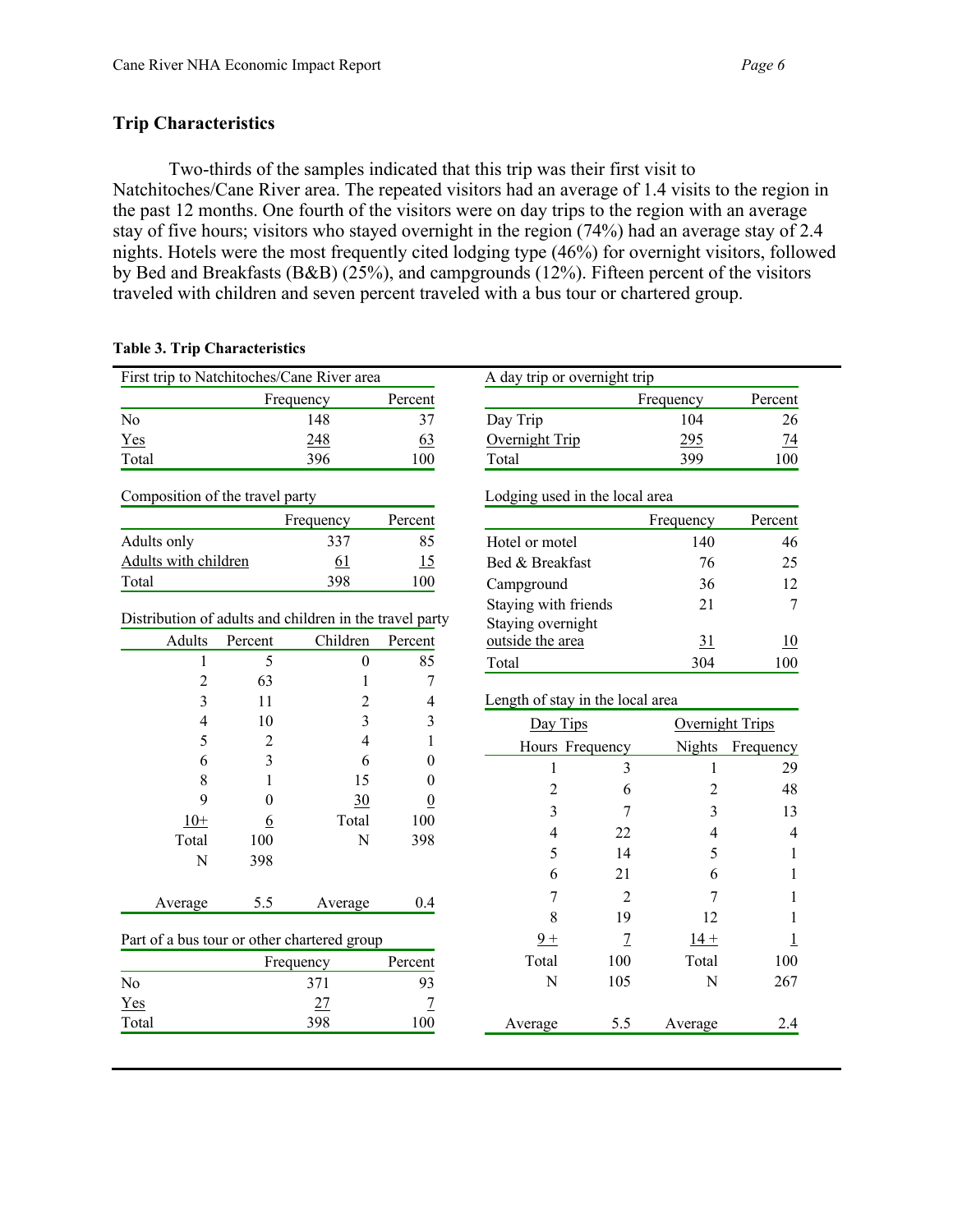## **Travel Pattern**

Ranking of facilities/attractions that were most visited or of which visitors were most aware, were influenced by where visitors were interviewed, and results in Table 4 should be interpreted carefully. From the sampled visitors, Melrose Plantation was the most visited site in the region, followed by the Parish Tourist Information Center. Of the sites in the region, visitors were most aware of Melrose Plantation and Beau Fort Plantation. On average, visitors who took the onsite survey reported visiting 2.7 sites/attractions, and those who filled out the mailback survey visited 3.75 sites. Fifty percent of visitors reported the listed attractions were their primary destination and 27% attended a special event in the region. Christmas Festival  $(n=12)$ and Annual Tour of Homes (n=5) are the two most cited events.

#### **Table 4. Travel Patterns**

| Facilities/attractions ever visited and visited on this trip |       |           |  |
|--------------------------------------------------------------|-------|-----------|--|
|                                                              | Aware | Visit on  |  |
| Attractions                                                  | of    | this trip |  |
| 1. Melrose Plantation                                        | 39%   | 39%       |  |
| 2. Parish Tourist Information                                |       |           |  |
| Center                                                       | 30%   | 36%       |  |
| 3. Oakland Plantation unit                                   |       |           |  |
| (CRCNHP)                                                     | 31%   | 31%       |  |
| 4. Fort St. Jean Baptiste State                              |       |           |  |
| Historic Site                                                | 28%   | 25%       |  |
| 5. Magnolia Plantation Home                                  | 35%   | 22%       |  |
| 6. Kate Chopin House                                         | 34%   | 20%       |  |
| 7. Old Courthouse Museum                                     | 27%   | 19%       |  |
| 8. Magnolia Plantation unit                                  |       |           |  |
| (CRCNHP)                                                     | 29%   | 16%       |  |
| 9. Beau Fort Plantation                                      | 37%   | 15%       |  |
| 10. Fort Jesup State Historic                                |       |           |  |
| Site                                                         | 24%   | $9\%$     |  |
| 11. Los Adaes State Historic                                 |       |           |  |
| Site                                                         | 18%   | 8%        |  |

Were one or more of these facilities the trip's primary destination

|       | Frequency | Percent |
|-------|-----------|---------|
| No    | 193       | 50      |
| $Yes$ | 196       |         |
| Total | 389       |         |

| Attend a special event |           |         |  |  |  |
|------------------------|-----------|---------|--|--|--|
|                        | Frequency | Percent |  |  |  |
| No                     |           |         |  |  |  |
| Yes                    |           |         |  |  |  |

Total 102 100 ote. Events listed by the participants were Christmas estival (n=12), Annual tour of homes (n=5), NSU  $blk$  Festival (n=2), Heart of Spain (n=2), football ame (n=1), Fort St. Jean game day  $(n=1)$ , Fourth of lly fireworks (n=1), La. Unit Rally (n=1), RV club  $l\nu$  (n=1), and St. Augustine fair (n=1).

otal attractions/sites visited on the trip by sampling cations

|                            |        | Onsite Mailback |
|----------------------------|--------|-----------------|
| Sampling location          | Survey | Survey          |
| Natchitoches Tourist       |        |                 |
| Commission                 | 2.38   | 3.41            |
| Melrose Plantation         | 2.44   | 3.76            |
| Fort St. Jean Baptiste     | 2.88   | 3.86            |
| Oakland Plantation, CRCNHP | 3.38   | 4.06            |
| Total                      | 2.70   | 3.75            |
| .                          |        |                 |

The figures include the site where visitors were interviewed.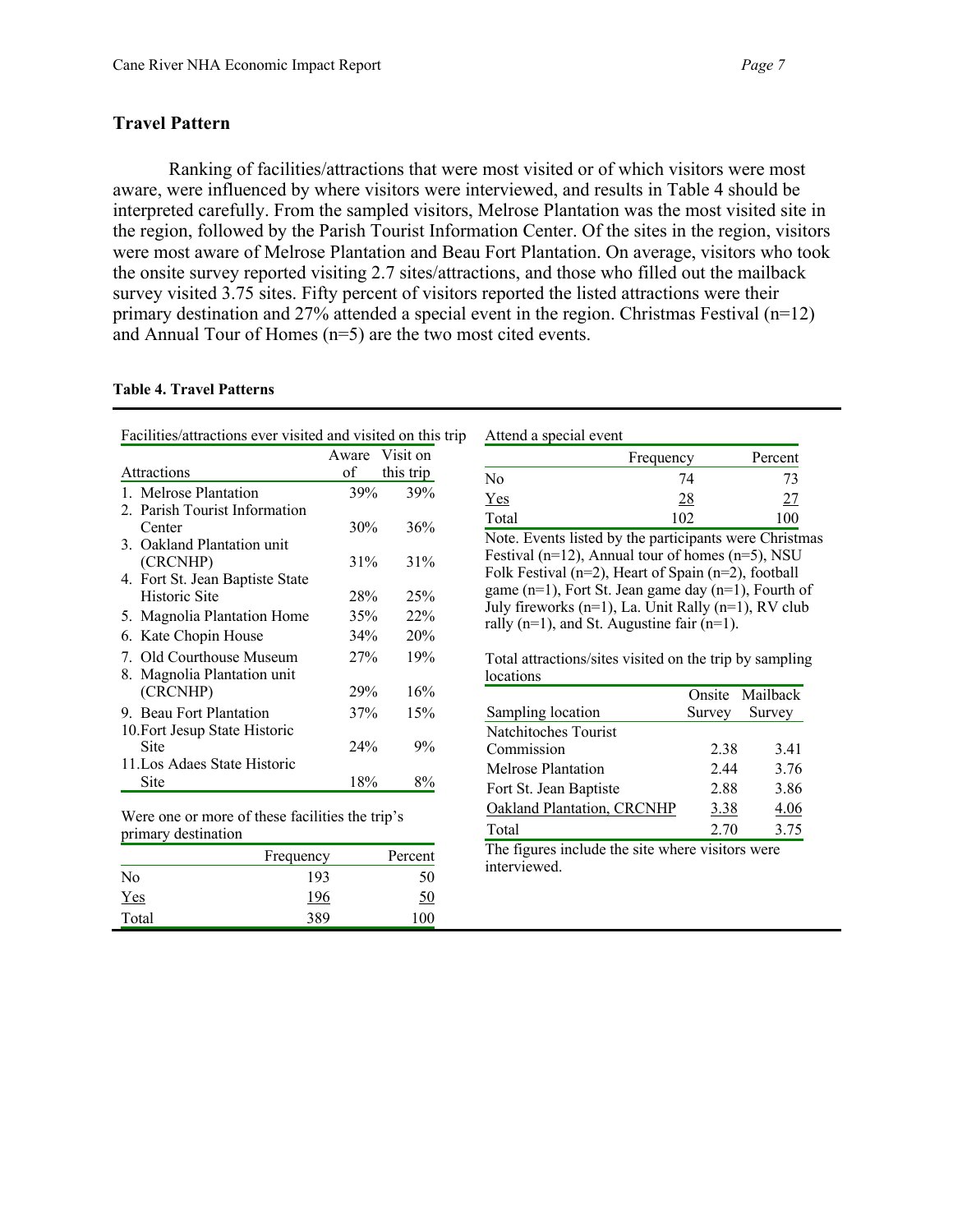

**Figure 2. Facilities/attraction that were visited on the trip and was aware of**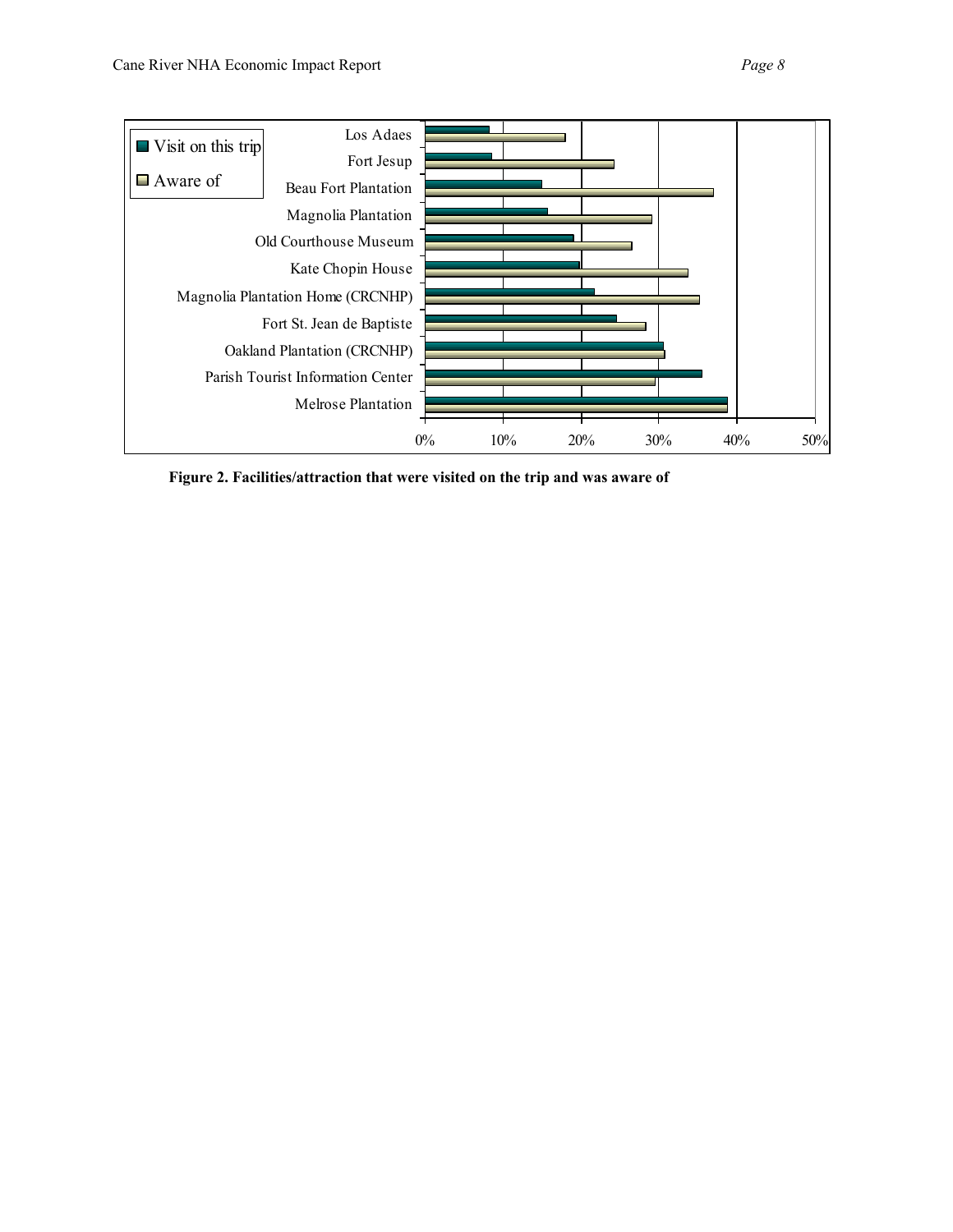## **Awareness of CRNHA and Importance of Heritage Resources/Programs**

Awareness of the heritage area was measured in the on-site survey, while visitor evaluations of their experiences were measured in the mailback. About a third of the sample was at least "somewhat familiar" with the heritage area, while 60% indicated they were not aware and 3% were not sure (Table 5). Another indicator of the importance of heritage programs and resources in attracting visitors is the percentage of visitors citing these as important reasons for their trip. Two-thirds of the mailback respondents indicated that Cane River NHA was the primary reason for their trip and 28% reported Cane River as a side trip or stop.

State/regional tourism materials were cited most often by visitors as the source of information about Cane River NHA, while friends or word of mouth was the major media by which visitors learned about Natchitoches (Figure 3).

Familiarity with Cane River National Heritage Area Frequency Percent Very familiar 14 4 Somewhat familiar 136 34 Unfamiliar 236 60 Not sure  $\frac{11}{3}$ Total 397 100 Primary purpose of the trip Frequency Percent Specifically to visit Cane River NHA 67 64 Cane River was a side trip or stop 29 28 Visiting friends or relatives in the area 6 6 Business or combined business/pleasure trip  $\frac{3}{3}$   $\frac{3}{3}$ Total 105 100 Note. Information was obtained from the mailback survey.

**Table 5. Awareness and Historical Components for Making the Trip**



**Figure 3. Sources of information where visitors first learned about Cane River NHA & Natchitoches**

Note. Information was obtained from the mailback survey.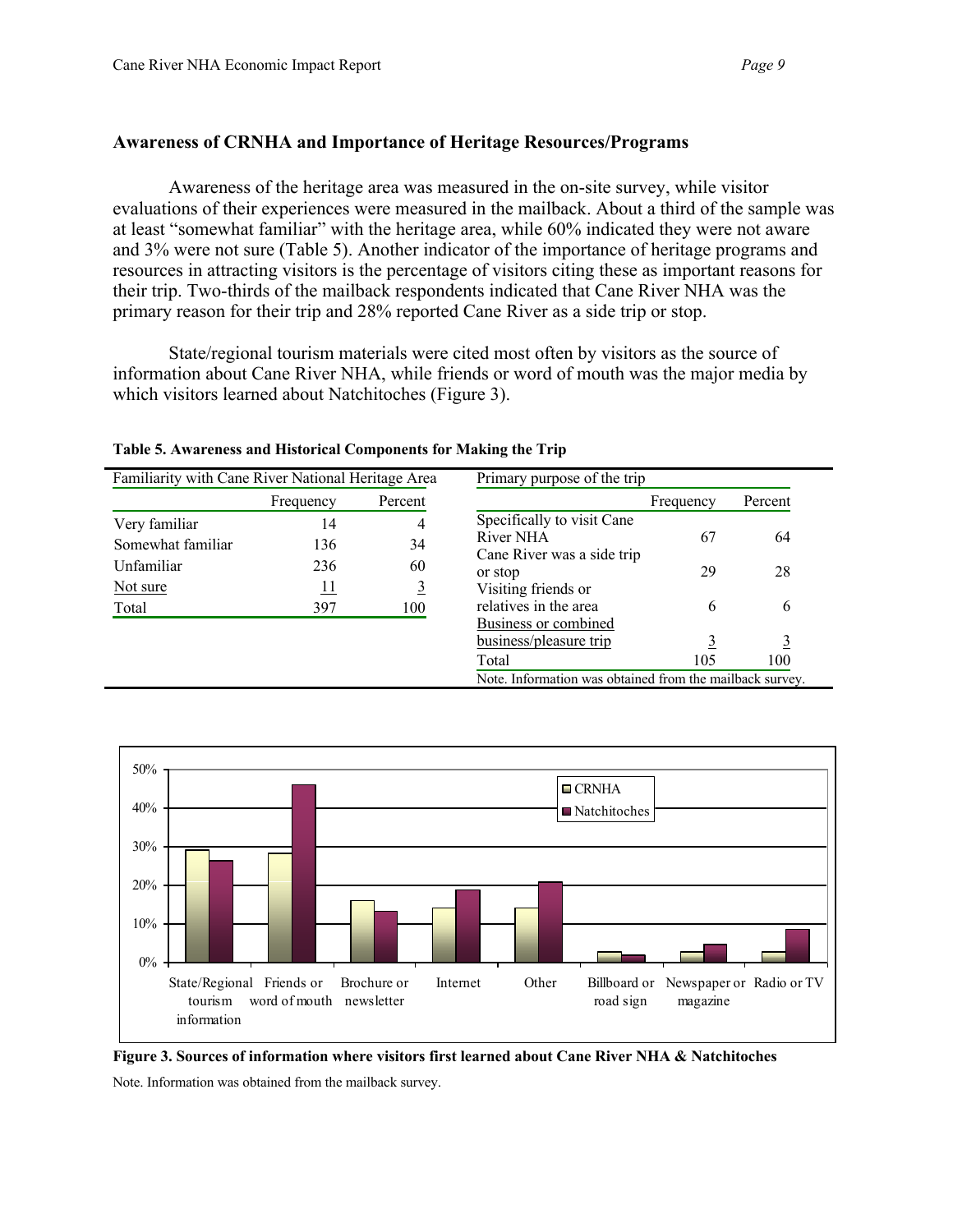## **Evaluation of Visitor Experiences**

Hospitality received the highest rating among all services; 94% of visitors rated hospitality as "excellent" or "good". Signage and restrooms received the lowest ratings, although still in the good to average range (Table 6). Evaluations were measured in the post trip survey after visitors completed the trip.

|                           |           |     |              |       | Very  | Don't |     |               |
|---------------------------|-----------|-----|--------------|-------|-------|-------|-----|---------------|
| Attributes                | Excellent |     | Good Average | Poor  | poor  | know  |     | Total Average |
| Hospitality               | 73%       | 21% | $5\%$        | $1\%$ | $0\%$ | 1%    | 102 | 1.34          |
| <b>Tours</b>              | 44%       | 36% | 8%           | 3%    | $0\%$ | 9%    | 98  | 1.67          |
| Exhibits                  | 29%       | 45% | 11%          | $1\%$ | $1\%$ | 12%   | 99  | 1.85          |
| Restaurants/Food          | 39%       | 30% | 21%          | 3%    | $1\%$ | 6%    | 102 | 1.90          |
| Accessibility of facility | 10%       | 22% | 4%           | $1\%$ | $1\%$ | 61%   | 96  | 1.97          |
| Maps                      | 32%       | 40% | 17%          | 6%    | $2\%$ | $4\%$ | 103 | 2.02          |
| Shopping opportunities    | 26%       | 43% | 16%          | 6%    | $1\%$ | 8%    | 100 | 2.05          |
| Parking                   | 27%       | 40% | <b>22%</b>   | 9%    | $0\%$ | $2\%$ | 102 | 2.12          |
| Signage                   | 25%       | 42% | 16%          | 10%   | 4%    | 3%    | 104 | 2.23          |
| Restrooms                 | 17%       | 38% | 31%          | 3%    | 3%    | 8%    | 103 | 2.31          |

**Table 6. Ratings of visitor experiences at the Cane River National Heritage Area** 

Note. 1 equals "excellent"; 5 equals "very poor". Mean value close to 1 implies a very good quality



#### **Figure 4. Evaluation scores for services in Cane River NHA**

Means computed using following scale: 1=excellent, 2=good, 3=average, 4=poor and 5=very poor.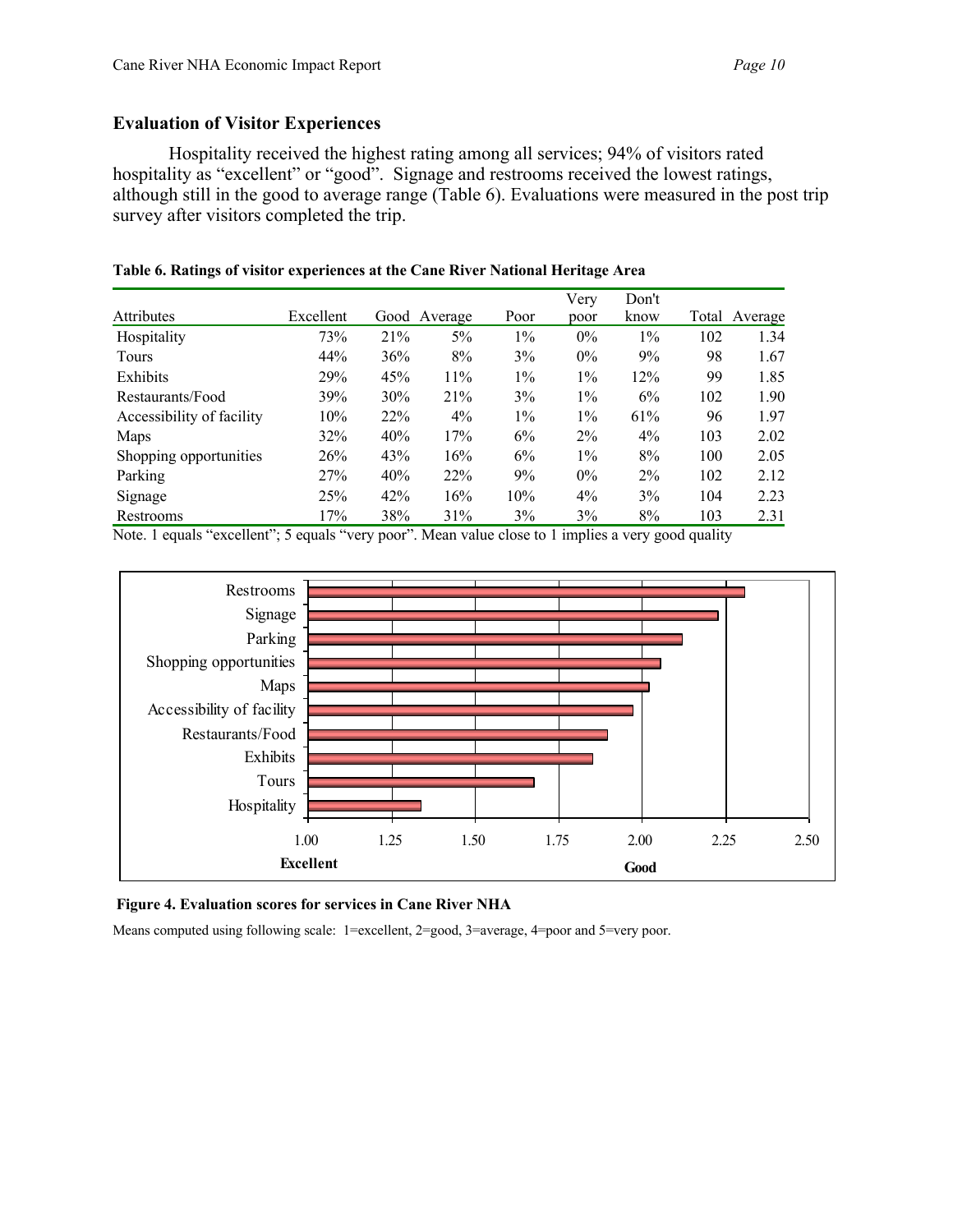## **ECONOMIC IMPACTS OF VISITORS TO CANE RIVER NATIONAL HERITAGE AREA**

The economic impacts of heritage visitors are estimated as:

#### **Economic Impacts = Number of Visits \* Spending per Visit \* Multipliers**

Visits are estimated from counts at the Natchitoches Tourist Information Center and seven other facilities within Cane River National Heritage Area (CRNHA). Visitor counts are converted to party trips and nights in the area using average party size and length of stay estimates from the visitor survey. Spending averages are estimated from the CRNHA surveys. Impacts are estimated for the Natchitoches Parish region. The MGM2 rural area multipliers are used to estimate secondary effects and the MGM2 model is used to make the impact calculations (Stynes et. al., 2000).

#### **Visitor Segments**

In order to reliably estimate spending and economic impacts, visitors must be segmented into trip types that help explain spending patterns. Four segments were formed from data gathered in the on-site survey:

**Local-day trip**: Day visitors who reside in the local area, Natchitoches/Cane River area, with three-digit ZIP code of 700 to 713. **Non-local day trips**: Day visitors from outside the region, not staying overnight in the area. This includes visitors on extended trips who spend part of a day visiting the area. **Hotel**: Overnight visitors staying in hotels, motels, or bed and breakfast (B&B) establishments in the region. **Other OVN**: Other overnight visitors including campers and visitors staying with friends or relatives in the region.

We estimate that about 50% of visitors are on day trips or passing through the area, about 5% are local residents, 30% are staying overnight in area hotels or B&B's, and 15% are staying overnight in other accomodations (campgrounds or staying with friends or relatives). A higher percentage of respondents to the mailback survey were overnight visitors. The estimates from the on-site survey are more reliable, but will also overestimate the percentage of overnight visitors due to longer stays in the area and a tendency to visit more attractions where they may be sampled. The adjusted figures correct for the length of stay bias (Table 7).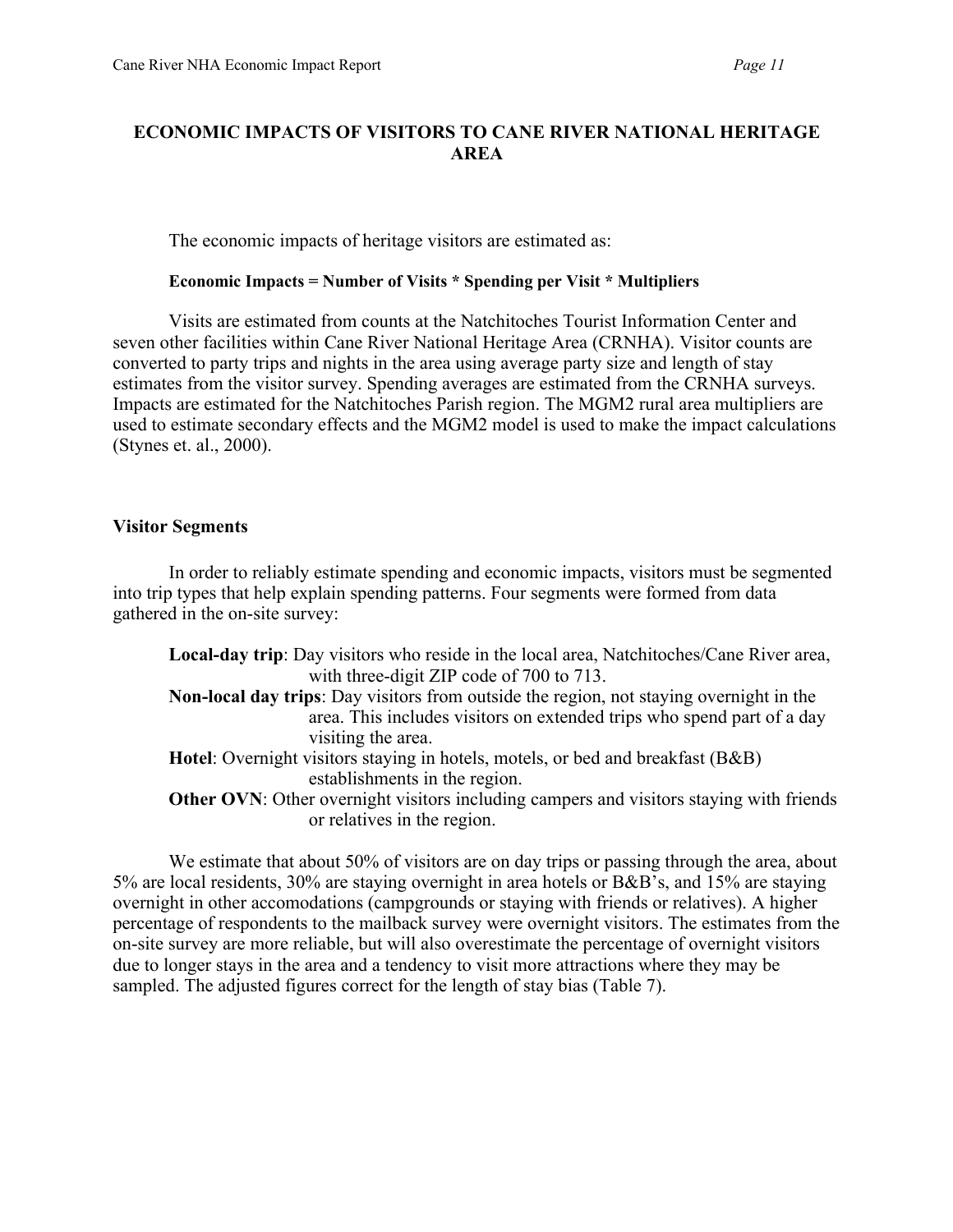| Segment             | Mailback | On-Site | Adjusted |
|---------------------|----------|---------|----------|
| Local Day Trips     | $0\%$    | $1\%$   | $5\%$    |
| Non-Local Day Trips | 16%      | 30%     | 50%      |
| Hotel/B&B           | 64%      | 55%     | 35%      |
| Other Overnight     | 20%      | 14%     | 10%      |
| Total               | 100%     | 100%    | 100%     |

**Table 7. Cane River NHA Visitor Segment Shares**

#### **Visits**

Approximately 229,000 visits were recorded at eight sites in CRNHA in 2002 (Table 8). The majority of these visits were measured at the Tourist Information Center (72%). The CRNHA region includes other attractions for which visitation data were not available. For economic analysis the appropriate unit of analysis is trips to the region or days/nights spent in the area rather than visits to individual facilities. If most heritage visitors to the region visit one or more of the measured facilities on their trip, they will be covered by the 229,000 visits that were measured in 2002.

| Site                                  | <b>Visits</b> | Pct     |
|---------------------------------------|---------------|---------|
| Fort Jesup                            | 9,444         | $4\%$   |
| Los Adaes                             | 3,473         | $2\%$   |
| Fort St. Jean de Baptiste             | 15,289        | $7\%$   |
| Oakland Plantation Unit (CRCNHP)      | 7,977         | 3%      |
| Melrose Plantation                    | 9,198         | $4\%$   |
| Kate Chopin House                     | 2,513         | $1\%$   |
| Old Courthouse Museum                 | 15,420        | 7%      |
| Subtotal                              | 63,314        | 28%     |
| <b>Tourist Information Center</b>     | 165,276       | 72%     |
| <b>Total Combined</b>                 | 228,590       | $100\%$ |
| Visitation figure after adjusting for |               |         |
| <b>Double Counting</b>                | 100.000       |         |

**Table 8. Visits to Cane River National Heritage Area , 2002**

There will be some double counting of CRNHA visitors that visit more than one of these attractions on their trip. Some visitors may also be counted more than once at a single attraction during their stay in the area. This appears to be the case for the tourist information center. About 30 percent of visitors contacted at Melrose or Oakland Plantations or Fort. St. Jean de Baptiste reported visiting the Tourist Information Center (Table A1). On average, visitors contacted at the Information Center visited one other site where visits are counted. The survey results and visit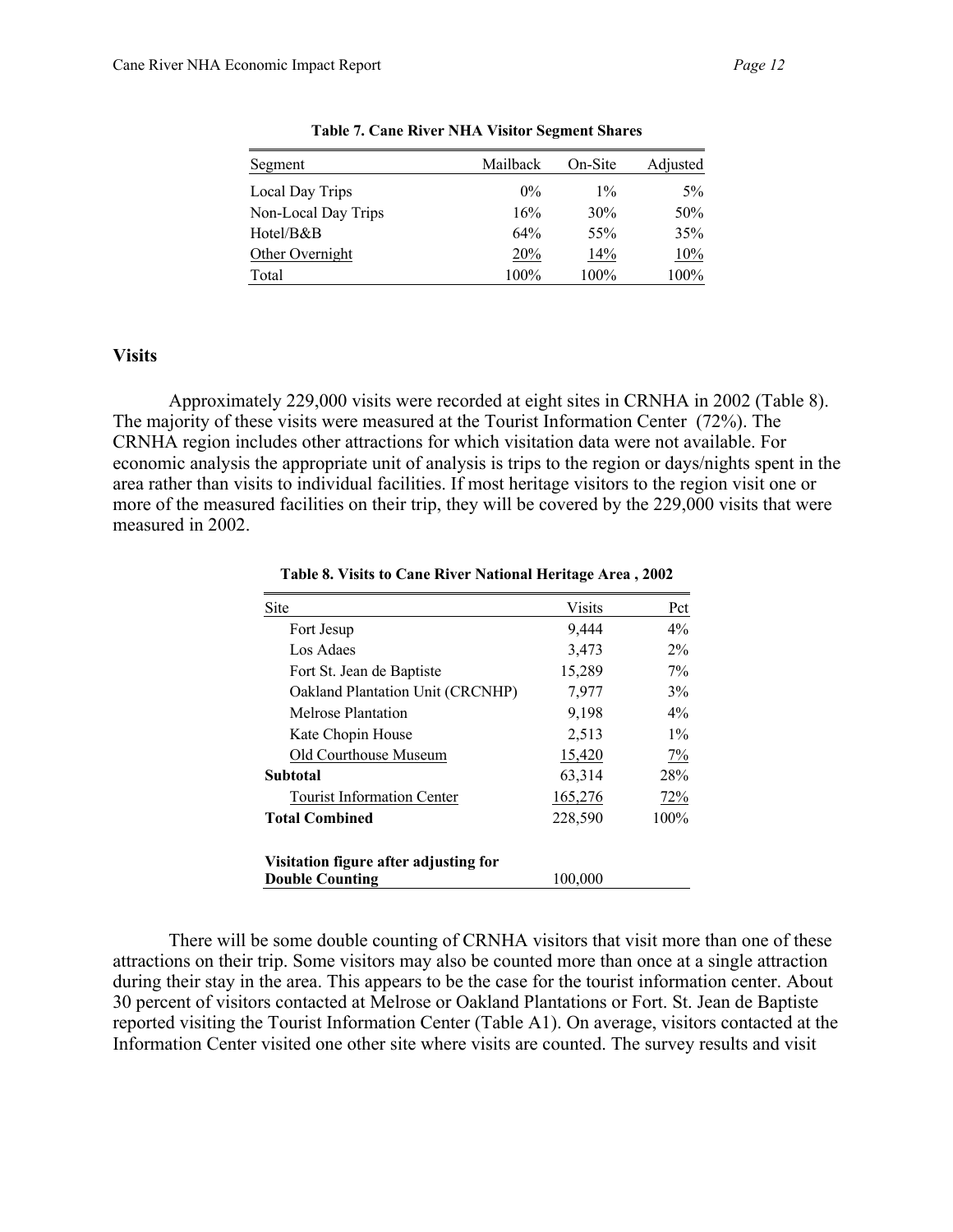counts, however, are not entirely consistent<sup>1</sup>. There may be some double counting of visitors at the information center, errors in the counts at other facilities, or inconsistencies in the counting of children. Impact estimates will be based on 100,000 visitors excluding any local visitors. This assumes a typical visitor would be counted 2.3 times during a stay in the area.

### **Spending**

The Cane River National Heritage Area visitor survey measured spending by visitors within 30 miles of the heritage area on their trip. Spending was measured for the entire travel party and then converted to per party day/night basis by dividing the trip spending by lengths of stay. The average length of stay was 1.9 nights for hotel visitors and 2.8 nights for other overnight vistiors. For the purpose of estimating spending impacts, only half of the nights for the "other overnight" segment are attributed to Cane River NHA. The average party size was 2.5 for the hotel segment, 2.8 for other overnight visitors and 2.9 for day trips.

Distinct spending profiles are estimated for each of three visitor trip segments<sup>2</sup>. Visitors on day trips from outside the region spent an average of \$100 on their trip while overnight visitors staying in hotels, motels or B&B's spent \$466 for an average stay of 1.9 nights, or about \$216 per party per night. Overnight visitors staying in hotels, motels or B&B's averaged about \$100 per night for the room (Table 9 & 10).

| Category                      | Day Trip | Overnight in<br>Hotel | Other<br>Overnight |
|-------------------------------|----------|-----------------------|--------------------|
| Lodging                       | \$0      | \$191.36              | \$38.25            |
| Restaurants                   | 29.38    | 113.6                 | 61.25              |
| Groceries                     | 1.56     | 10.24                 | 22.85              |
| Gas                           | 14.72    | 29.68                 | 18.15              |
| Other transportation expenses | 0.31     | 7.94                  | 0.8                |
| Admissions                    | 15.33    | 31.29                 | 19.75              |
| Shopping                      | 38.16    | 82.02                 | 55.5               |
| Total Spending per Trip       | 99.46    | 466.12                | 216.55             |
| Number of cases               | 16       | 63                    | 20                 |
| Length of stay                | 1.0      | 1.9                   | 2.8                |
| Party size                    | 2.9      | 2.5                   | 2.8                |

**Table 9. Cane River NHA, Visitor Spending (\$ per party per trip)**

Spending averages estimated in CRNHA survey are subject to sampling errors of 7-20%. Although based on fairly small samples, the CRNHA spending profiles for specific trip type segments are similar to those measured at other heritage areas.

The trip spending averages can be converted to a per party per night basis by dividing by

 $<sup>1</sup>$  For example, if visitors to the information center each visit at least one other facility that counts visitors, the</sup> subtotal in Table 2 would be at least 165,000 instead of only 63,000.

<sup>&</sup>lt;sup>2</sup> Only three local residents were contacted in the on-site survey and no locals were included in the mailback survey. An average spending figure of \$35 per party is used for locals.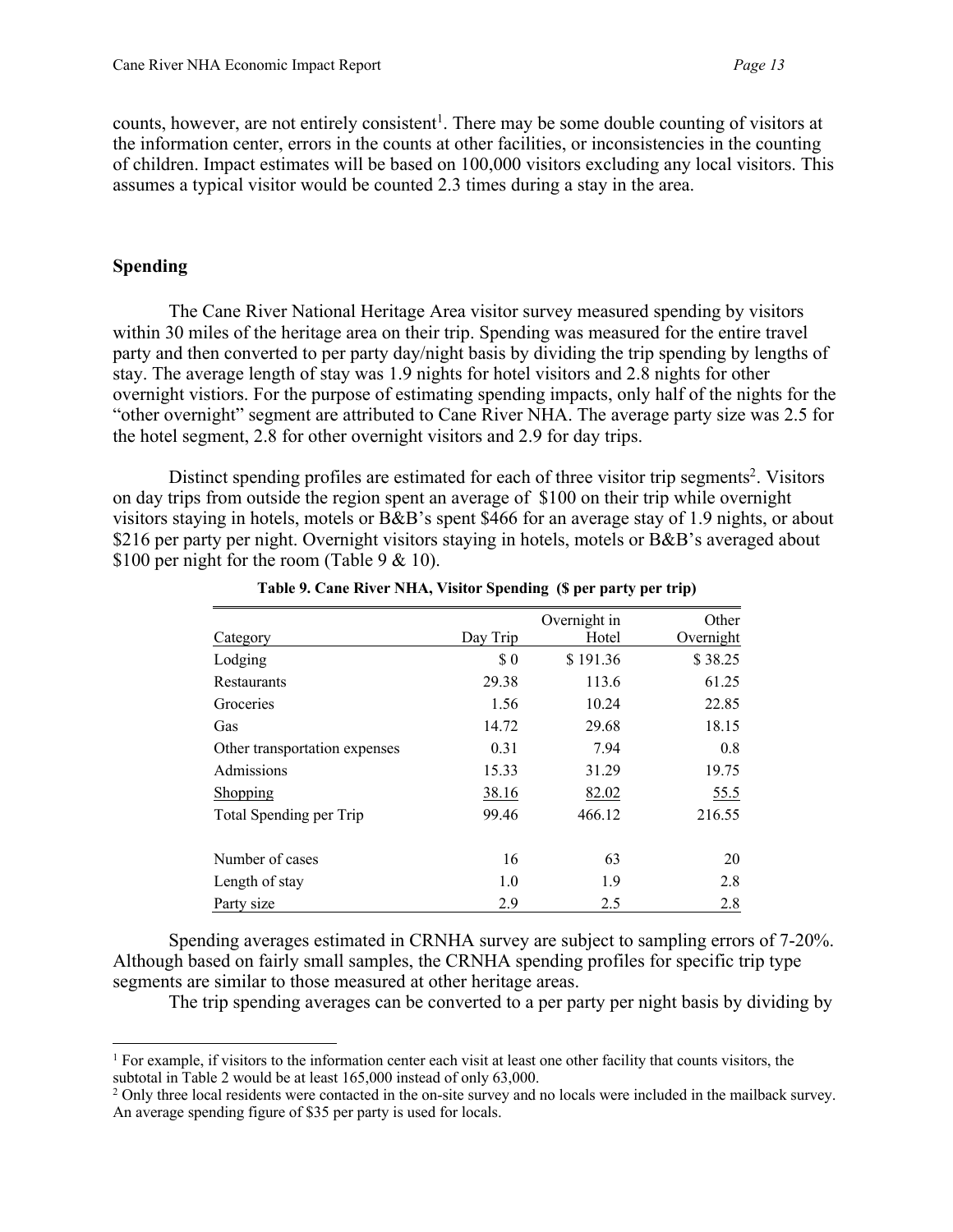the lengths of stay for each segment. Visitors on day trips spend about \$100 per day, visitors in hotels or B&B's spend \$245 per night and other overnight visitors spend \$77 per night in the local area (Table 10).

|                               |           |          | Overnight in | Other     |
|-------------------------------|-----------|----------|--------------|-----------|
| <b>Spending Category</b>      | Local     | Day trip | Hotel        | Overnight |
| Lodging                       | \$ 0.00   | \$0.00   | \$100.72     | \$13.66   |
| Restaurants                   | 12.90     | 29.38    | 59.79        | 21.88     |
| Groceries                     | 1.72      | 1.56     | 5.39         | 8.16      |
| Gas                           | 4.68      | 14.72    | 15.62        | 6.48      |
| Other transportation expenses | 0.70      | 0.31     | 4.18         | 0.29      |
| Admissions                    | 5.00      | 15.33    | 16.47        | 7.05      |
| Shopping                      | 10.00     | 38.16    | 43.17        | 19.82     |
| Total                         | 35.00     | 99.46    | 245.33       | 77.34     |
| Standard error of mean        | <b>NA</b> | 20.21    | 17.22        | 14.33     |
| Percent error                 | <b>NA</b> | 19%      | $7\%$        | 21%       |

|  | Table 10. Spending Per Day/Night by Cane River NHA Visitor Segment |  |
|--|--------------------------------------------------------------------|--|

Note. The local day visitor spending profile is adopted from the MGM2 default parameters.

Total visitor spending is estimated by multiplying the number of visits within each segment and the spending averages. To use the per night spending averages, visits must first be converted to a party day/night basis using the following formula:

Party nights = (Person visits  $*$  length of stay) / party size

The 100,000 visits to CRNHA translate into approximately 37,000 party trips to the area and 51,000 party days/nights. The hotel segment accounts for 52% of the party nights, other overnight stays account for 10%, day trips from outside the region 34% and, locals 4% (Table 11)

| <b>Visitors</b>   | Local | Day trip | Hotel  | Other            | Total   |
|-------------------|-------|----------|--------|------------------|---------|
| <b>Visits</b>     | 5,000 | 50,000   | 35,000 | 10,000           | 100,000 |
| Pct by segment    | $5\%$ | 50%      | 35%    | 10%              | 100%    |
| Party size        | 2.3   | 2.9      | 2.5    | 2.8              | 2.7     |
| Party trip        | 2,174 | 17,241   | 14,000 | 3,571            | 36,987  |
| Pct of trips      | 6%    | 47%      | 38%    | 10%              | $100\%$ |
| Length of stay    | 1.0   | 1.0      | 1.9    | 1.4 <sup>a</sup> | 1.4     |
| Party days/nights | 2,174 | 17,241   | 26,600 | 5,000            | 51,015  |
| Percent of days   | 4%    | 34%      | 52%    | 10%              | 100%    |

**Table 11. Conversion of Visits to Party Days/Nights in the Area by Segment**

Note. a Total party days are reduced half using a shorter length of stay in the region.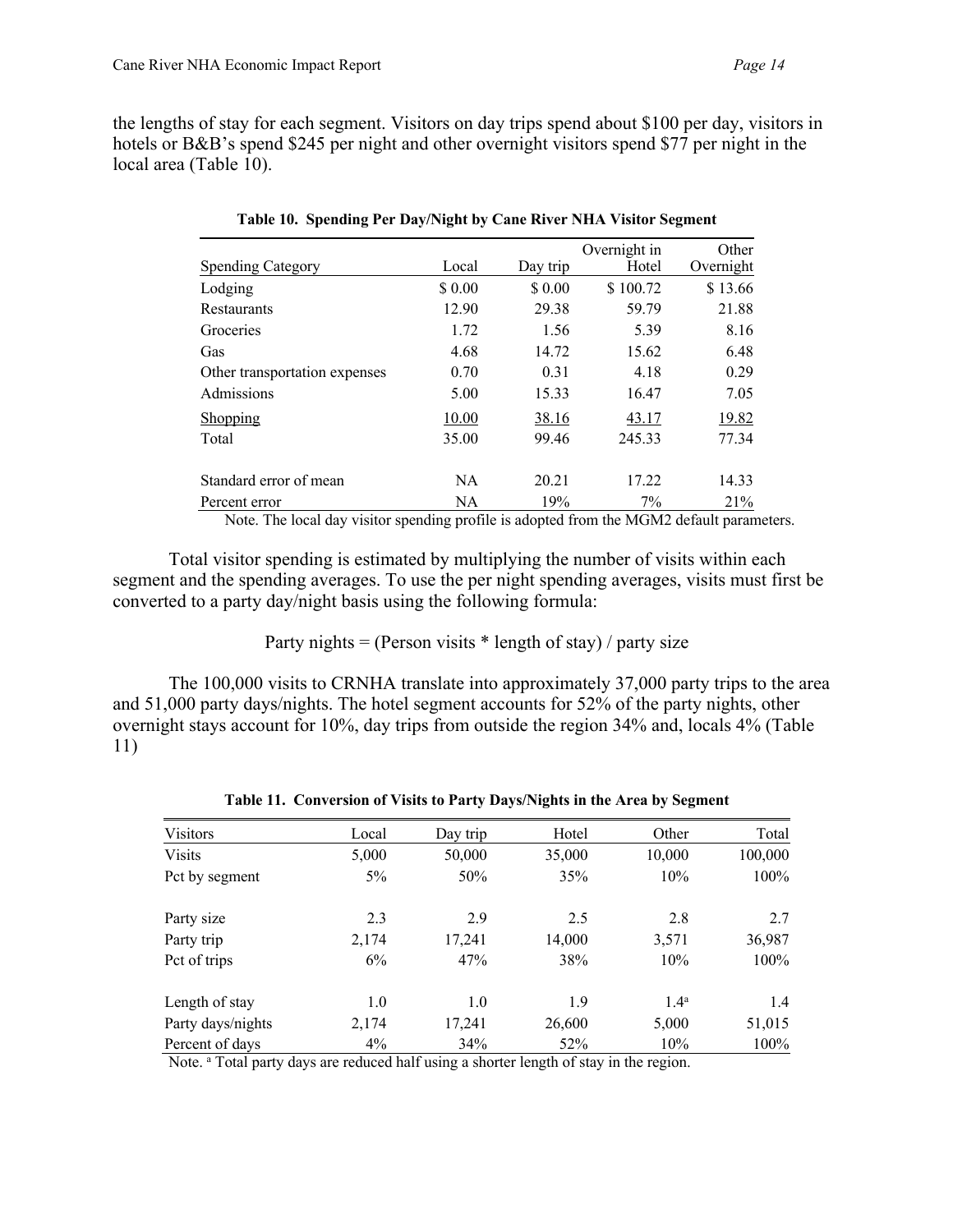Cane River visitors spent an estimated \$8.7 million in the local area in 2002 (Table 12). About a third of this spending is for lodging, 26% in restaurants and 22% for shopping. Visitors staying overnight in hotels attributed 75% of the total spending. The \$8.7 million in spending represents a third of the \$27 million in overall tourist spending reported for Natchitoches Parish by the Travel Industry Association (TIA, 2004) for 2002.

| <b>Spending Category</b>      | Local  | Day trip  | Hotel       | Other    | Total       | Pct   |
|-------------------------------|--------|-----------|-------------|----------|-------------|-------|
| Lodging                       | \$0    | $\Omega$  | \$2,679,040 | \$68,304 | \$2,747,344 | 32%   |
| Restaurants                   | 28,043 | 506,552   | 1,590,400   | 109,375  | 2,234,370   | 26%   |
| Groceries                     | 3,739  | 26,897    | 143,360     | 40,804   | 214,799     | $2\%$ |
| Gas                           | 10,174 | 253,793   | 415,520     | 32,411   | 711,898     | 8%    |
| Other transportation expenses | 1,522  | 5,345     | 111,160     | 1,429    | 119,455     | $1\%$ |
| Admissions                    | 10,870 | 264,310   | 438,060     | 35,268   | 748,508     | 9%    |
| Shopping                      | 21,739 | 657,931   | 1,148,280   | 99,107   | 1,927,057   | 22%   |
| Total                         | 76,087 | 1,714,828 | 6,525,820   | 386,696  | 8,703,431   | 100%  |
| Pct                           | $1\%$  | 20%       | 75%         | $4\%$    | 100%        | $0\%$ |

## **Multipliers**

Spending is converted to the associated income and jobs in the region using economic ratios and multipliers from an input-output model for Natchitoches Parish. The MGM2 model employs distinct multipliers for each tourism-related sector. The multipliers convert sales into the associated jobs and income and estimate secondary effects as the visitor spending circulates through the local economy. The MGM2 rural area multipliers best capture the area economy (the full set of MGM2 multipliers are reported in the Appendix, Table A-2).

Direct effects capture the sales, jobs and income in those businesses selling directly to visitors, e.g. hotels, restaurants, attractions, and retail shops. On average, every million dollars of visitor spending supports 24 direct jobs. Thirty-four percent of sales represent wages and salaries to workers in tourism businesses. The overall sales multiplier for the CRNHA region is 1.32. A sales multiplier of 1.32 means that for every dollar of direct sales another \$. 32 in sales is generated in the region through secondary effects<sup>3</sup>. The sales multiplier represents the ratio: (direct + secondary effects) / direct effects. Total sales effects can be estimated by multiplying the sales multiplier times direct sales.

<sup>&</sup>lt;sup>3</sup> Secondary effects include sales in backward linked industries (indirect effects) in the region as well as sales from household spending of income earned from tourists (induced effects).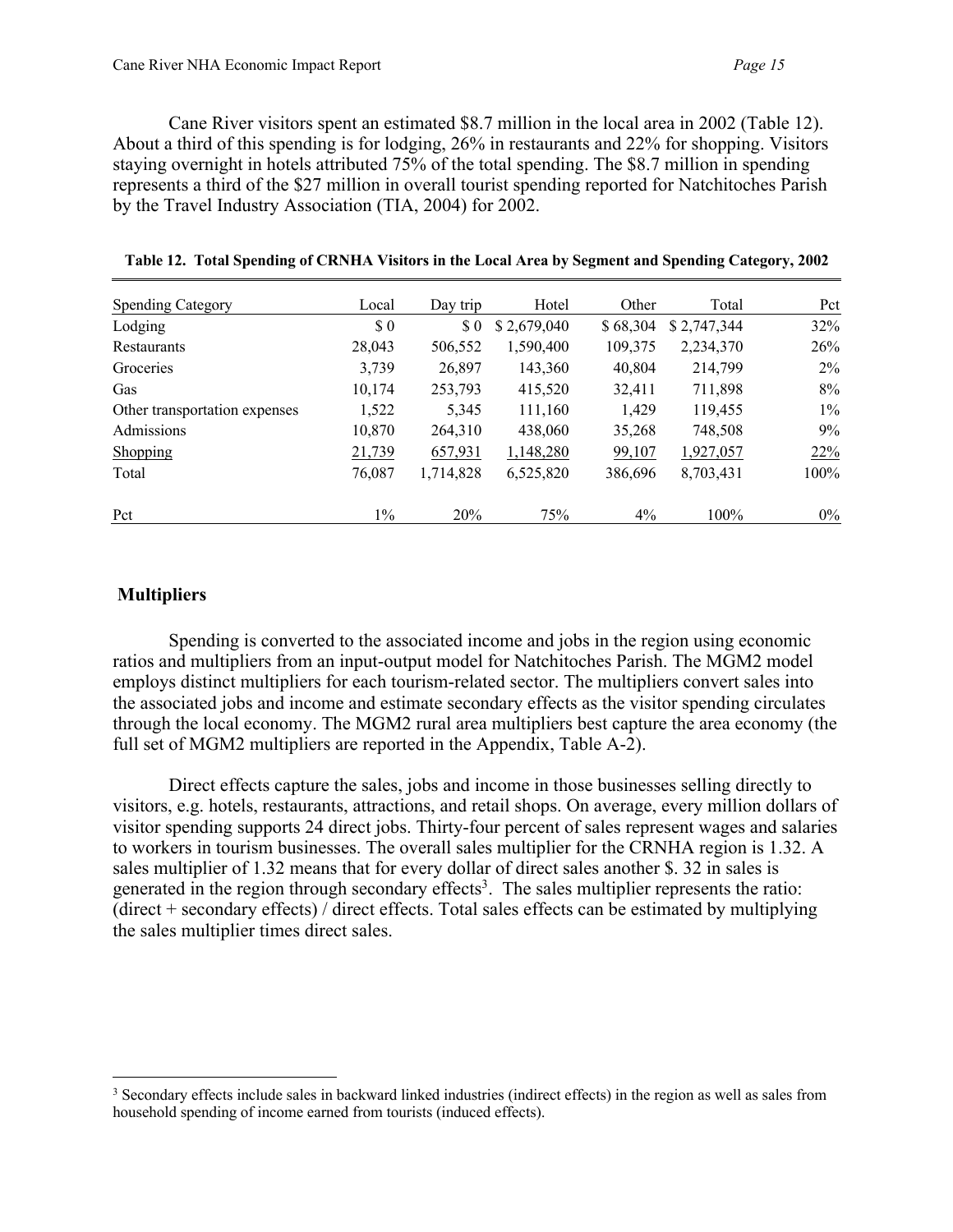## **Economic Impacts of Visitor Spending**

The direct effects of CRNHA visitor spending is \$7.2 million in sales, approximately 207 jobs, \$2.5 million in wages and salaries and \$3.7 million in value added<sup>4</sup> to the region (Table 13). Another \$2.3 million in sales results from secondary effects that support an additional 36 jobs, \$782,000 in wages and salaries and \$1.4 million in value added. The total impact on the region including direct and secondary effects is roughly 250 jobs and \$3.2 million in wages and salaries.

| Sector/Spending category    | Direct Sales<br>\$000's | Jobs           | Personal Income<br>\$000's | Value Added<br>\$000's |
|-----------------------------|-------------------------|----------------|----------------------------|------------------------|
| Motel, hotel cabin or B&B   | \$2,672                 | 68             | \$775                      | \$1,178                |
| Camping fees                | \$70                    | $\overline{2}$ | \$20                       | \$31                   |
| Restaurants & bars          | \$2,234                 | 70             | \$703                      | \$980                  |
| Admissions & fees           | \$749                   | 22             | \$258                      | \$421                  |
| Other vehicle expenses      | \$119                   | $\overline{2}$ | \$33                       | \$52                   |
| Retail trade                | \$1,178                 | 42             | \$601                      | \$938                  |
| Wholesale trade             | \$144                   | $\overline{c}$ | \$58                       | \$99                   |
| Local production of goods   | \$34                    | $\overline{0}$ | \$1                        | $\frac{$2}{}$          |
| <b>Total Direct Effects</b> | \$7,199                 | 207            | \$2,449                    | \$3,701                |
| Secondary Effects           | \$2,331                 | $\frac{36}{5}$ | \$782                      | \$1,444                |
| <b>Total Effects</b>        | \$9,530                 | 243            | \$3,231                    | \$5,145                |
| Multiplier                  | 1.32                    | 1.17           | 1.32                       | 1.39                   |

**Table 13. Economic Impacts of CRNHA Visitor Spending, 2002**

#### **DISCUSSION**

Using the MGM2 model, we are able to make estimates of spending by CRNHA visitors and the associated economic impacts of this spending. The largest potential source of error stems from the visit estimates. Attributing spending and impacts directly to heritage area programs also poses some difficulties. Visit estimates are based on counts at prominent facilities where reliable visitor counts are available. These counts will miss heritage visitors who do not visit one or more of the measured attractions during their trip. Summing visits will also double count some visitors. Our estimates assume an average visitor is counted about 2.3 times during their stay. This is consistent with the number of facilities that survey respondents reporting visiting.

 <sup>4</sup> Wages and salaries include payroll benefits. Value added is the sum of wages and salaries of workers, rents and profits of businesses, and sales and other indirect business taxes. Value added is the preferred measure of the contribution of an industry or region to gross national or state product. It excludes the portion of sales that goes to purchase inputs from other firms.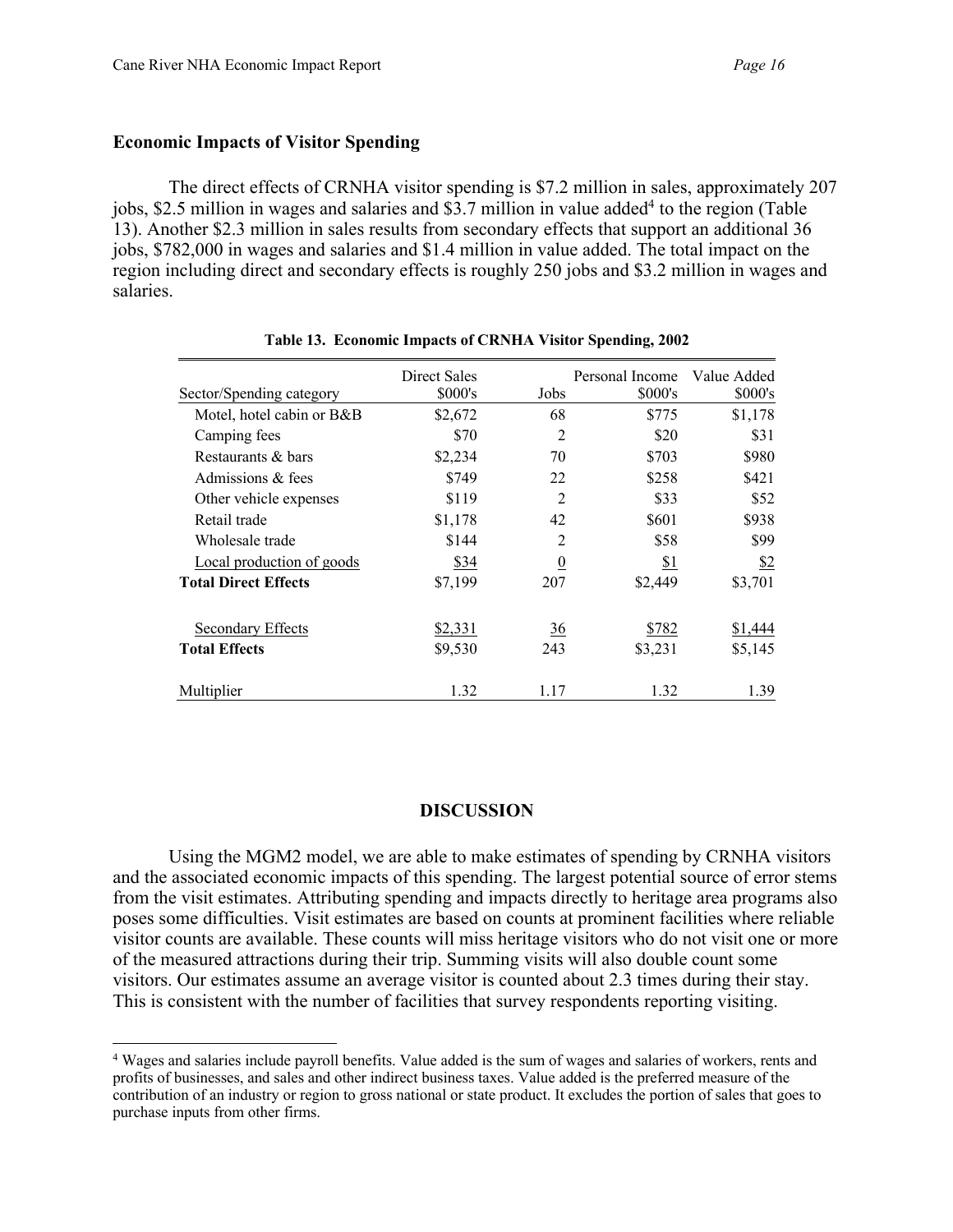Impact estimates are therefore based on 100,000 person trips to the area. The trip and spending estimates are reasonably consistent with other area travel statistics given some differences across data sources and the inherent difficulty of distinguishing among heritage tourists, CRNHA visitors, and general tourism in the region. For example, based on this study CRNHA visitor spending represents about a third of all tourism spending reported by TIA for Natchitoches parish in 2002. The direct effects in terms of jobs and personal income in the accommodation sector represents between 40 and 50% of all activity in the accommodations sector for 2002.

The impact models are linear so any adjustments in the overall estimate of visits or trips can be readily translated into revised impact estimates. That is, doubling trips will double impacts and halving them will cut impacts in half. Results are sensitive to the mix of trip types as overnight visitors staying in hotels have significantly greater economic impacts than day visitors or those staying with friends and relatives (VFR) in the area.

We cannot directly estimate the effects of heritage area designation or impacts of specific CRNHA programs. Almost two-thirds of visitors were not familiar with the heritage area and only four percent claimed to be very familiar with it. On the other hand, half of the on-site survey respondents indicated that one or more of the heritage area facilities was the primary reason for their trip. Among mailback survey respondents, 64% made the trip primarily to visit CRNHA, while 29% were making a side trip or stop en route to other destinations.

This study establishes useful baseline figures for CRNHA. It begins to identify the portion of overall tourism and economic activity in the region associated with heritage programs and facilities. Further research will be needed to evaluate specific CRNHA programs and track changes in activity over time. We especially recommend efforts to track visitation at a larger share of area attractions and also research to sort out potential double counting of visitors across these attractions.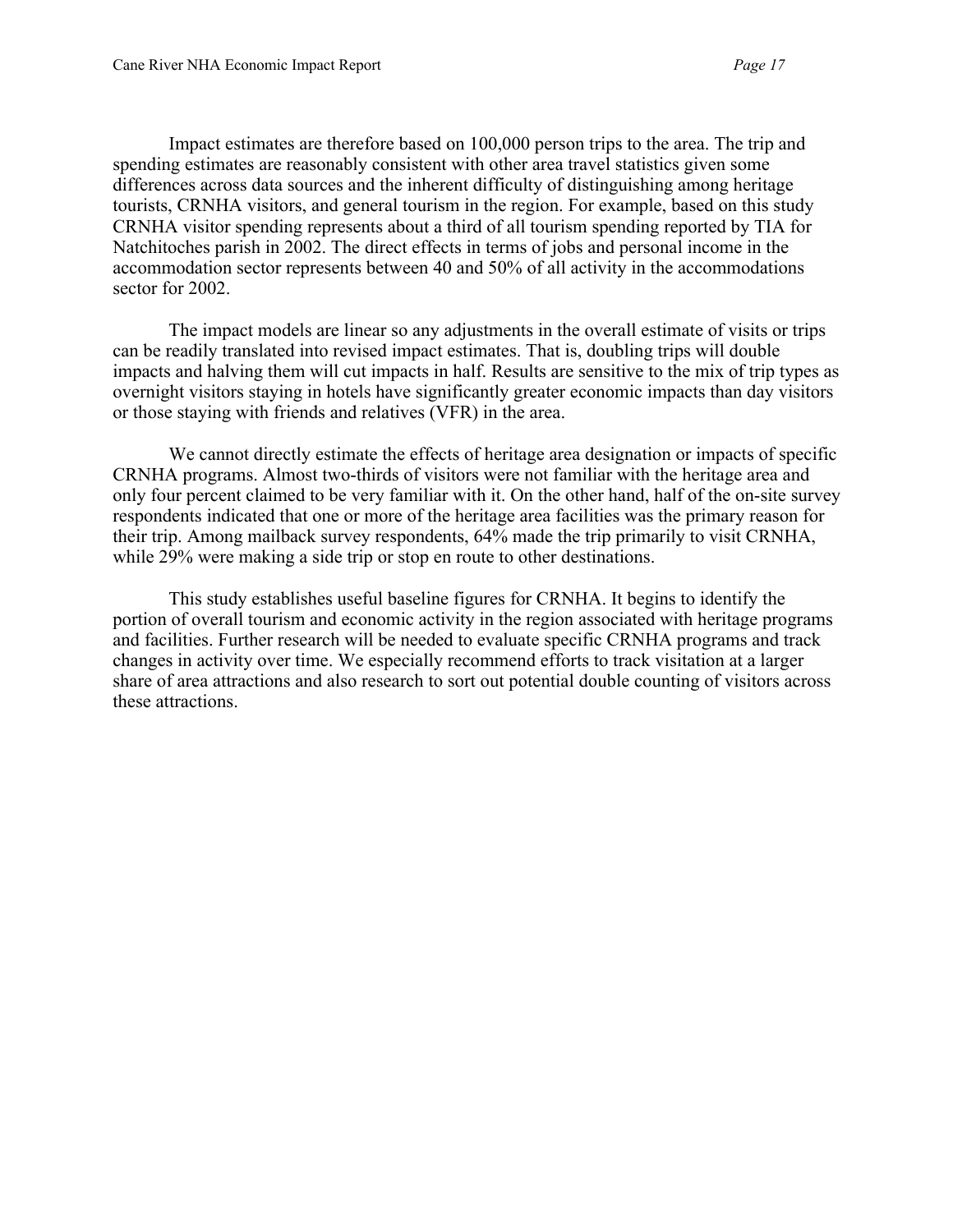## **REFERENCES**

- Travel Industry Association of America (TIA). 2004. The Economic Impact of Travel on Louisiana Parishes, 2002. Report for Louisiana Office of Tourism. Available at website. http://www.latour.lsu.edu/pdf/ecoimpact2002.pdf
- National Park Service. (2004). Cane River National Heritage Area. Available at website. http://www.cr.nps.gov/heritageareas/REP/cane.pdf
- Stynes, D. J., Propst, D.B., Chang, W. and Sun, Y. 2000. Estimating national park visitor spending and economic impacts: The MGM2 model. May, 2000. Final report to National Park Service. East Lansing, Michigan: Department of Park, Recreation and Tourism Resources, Michigan State University.
- Stynes, D. J., and Sun, Y. 2003. Alliance of National Heritage Areas: Visitor Survey Guide. East Lansing, Michigan: Department of Park, Recreation and Tourism Resources, Michigan State University.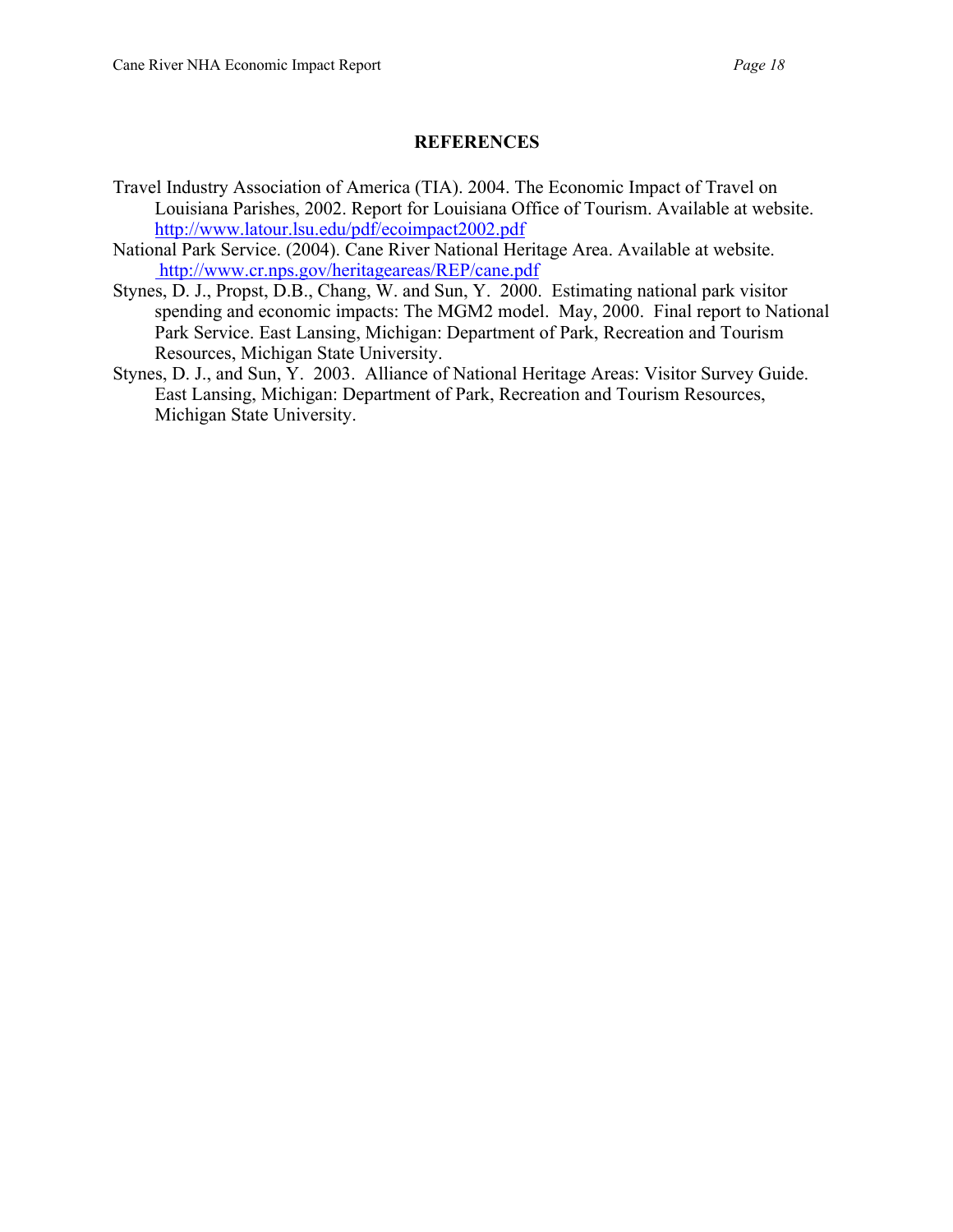## **APPENDIX**

## **Table A1. Sites Visited by Sampling Location**

|                                         | Natchitoches  |            |               | Oakland    |
|-----------------------------------------|---------------|------------|---------------|------------|
|                                         | Tourist Info. | Melrose    | Fort St. Jean | Plantation |
| Sampling location                       | Center        | Plantation | Baptiste      | (NPS)      |
| <b>Mailback Survey</b>                  |               |            |               |            |
| Number of cases                         | 32            | 29         | 14            | 31         |
| Pct that visit individual site          |               |            |               |            |
| Visit Tourist Info Center               | 94%           | 59%        | 57%           | 52%        |
| Visit Melrose Plantation                | 50%           | 86%        | 36%           | 61%        |
| Visit Fort St. Jean de Baptiste         | 22%           | 24%        | 86%           | 13%        |
| Visit Oakland Plantation unit (CRCNHP)  | 28%           | 21%        | 43%           | 77%        |
| Visit Fort Jesup                        | 13%           | 14%        | 29%           | 3%         |
| Visit Old Courthouse                    | 19%           | 24%        | 21%           | 26%        |
| Visit Kate Chopin House                 | 28%           | 31%        | 14%           | 45%        |
| <b>Visit Los Adaes</b>                  | 3%            | $0\%$      | 7%            | $0\%$      |
| Visit Beau Fort Plantation              | 6%            | 17%        | 7%            | 10%        |
| Visit Magnolia Plantation unit (CRCNHP) | 3%            | 14%        | 7%            | 26%        |
| Visit Magnolia Plantation Home          | 25%           | 17%        | 21%           | 45%        |
| Other attractions                       | 44%           | 57%        | 43%           | 52%        |
| Number of sites with counts             | 2.6           | 2.6        | 2.9           | 2.8        |
| Number of all sites                     | 2.9           | 3.1        | 3.3           | 3.6        |
| <b>Onsite Survey</b>                    |               |            |               |            |
| Number of cases                         | 162           | 89         | 50            | 98         |
| Pct that visit individual site          |               |            |               |            |
| Visit Tourist Info Center               | 100%          | 34%        | 30%           | 26%        |
| Visit Melrose Plantation                | 23%           | 100%       | 22%           | 49%        |
| Visit Fort St. Jean de Baptiste         | 15%           | 13%        | 100%          | 22%        |
| Visit Oakland Plantation unit (CRCNHP)  | 16%           | 16%        | 24%           | 100%       |
| Visit Fort Jesup                        | 6%            | 7%         | 18%           | 10%        |
| Visit Old Courthouse                    | 16%           | 17%        | 24%           | 23%        |
| Visit Kate Chopin House                 | 14%           | 21%        | 12%           | 32%        |
| <b>Visit Los Adaes</b>                  | 10%           | 4%         | 8%            | 8%         |
| Visit Beau Fort Plantation              | 8%            | 10%        | 20%           | 28%        |
| Visit Magnolia Plantation unit (CRCNHP) | 10%           | 10%        | 12%           | 31%        |
| Visit Magnolia Plantation Home          | 18%           | $11\%$     | 18%           | 40%        |
| Number of sites with counts             | 2.0           | 2.1        | 2.4           | 2.7        |
| Number of all sites                     | 2.4           | 2.4        | 2.9           | 3.7        |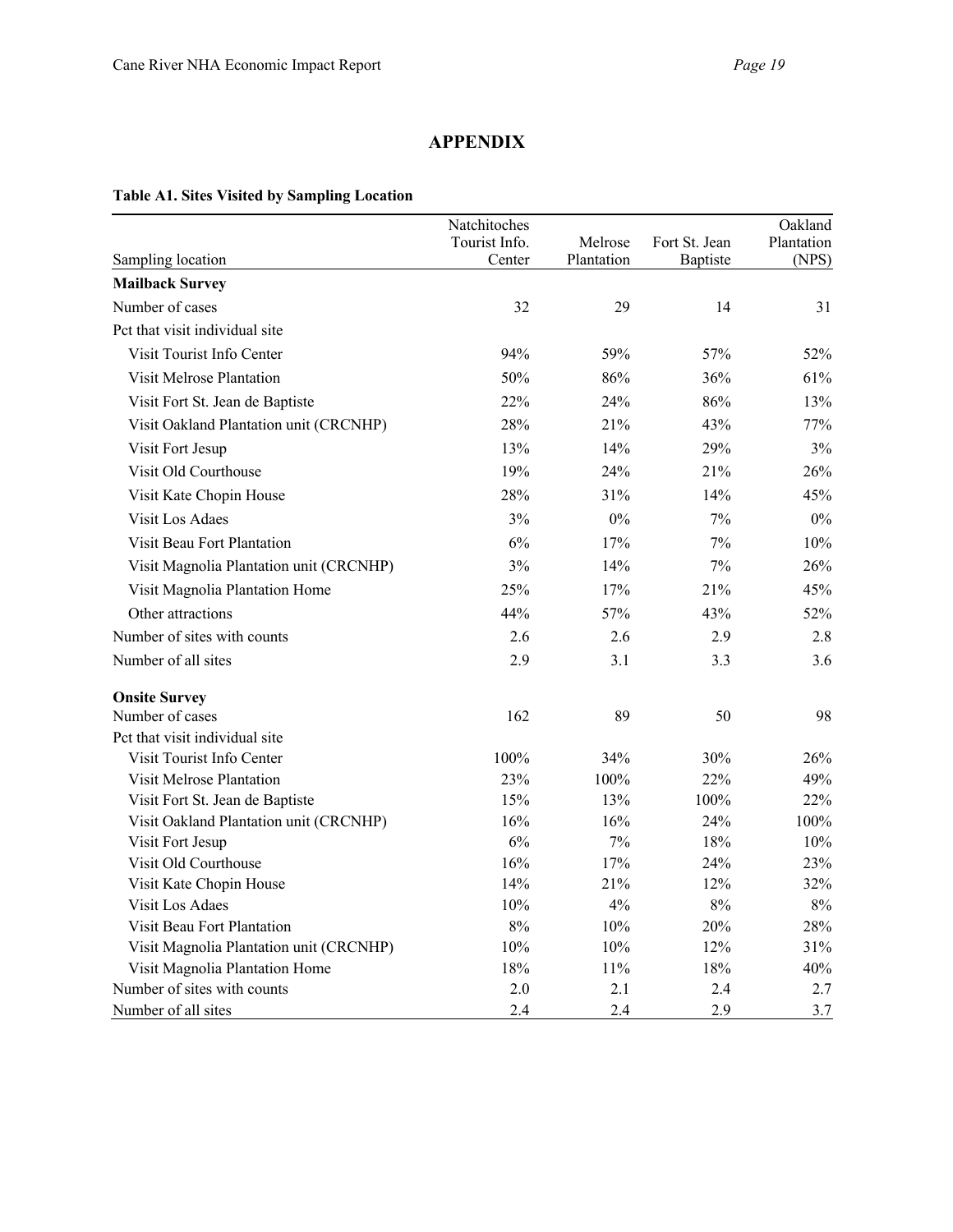|                           | Direct effects |           |        | Total effects multipliers |          |                      |      |          |
|---------------------------|----------------|-----------|--------|---------------------------|----------|----------------------|------|----------|
|                           |                |           | Value  |                           |          |                      |      |          |
|                           | Jobs/ MM       | Personal  | Added  |                           |          | JobsII/              |      | VA.      |
| Sector                    | sales          | inc/sales | /sales | Sales I                   | Sales II | MMsales IncII/ sales |      | II/sales |
| Hotels and lodging places | 25.6           | 0.29      | 0.44   | 1.25                      | 1.37     | 31.2                 | 0.42 | 0.67     |
| Eating & drinking         | 31.2           | 0.31      | 0.44   | 1.19                      | 1.30     | 35.8                 | 0.42 | 0.62     |
| Amusement & recreation    | 29.4           | 0.34      | 0.56   | 1.19                      | 1.32     | 34.4                 | 0.45 | 0.76     |
| Auto repair and service   | 12.9           | 0.28      | 0.44   | 1.16                      | 1.26     | 17.0                 | 0.37 | 0.60     |
| Local transportation      | 33.3           | 0.53      | 0.62   | 1.11                      | 1.28     | 38.0                 | 0.63 | 0.79     |
| Food processing           | 5.0            | 0.14      | 0.27   | 1.25                      | 1.32     | 9.6                  | 0.25 | 0.45     |
| Apparel from purch mate   | 14.0           | 0.14      | 0.17   | 1.19                      | 1.25     | 17.3                 | 0.22 | 0.31     |
| Petroleum refining        | 0.5            | 0.05      | 0.12   | 1.45                      | 1.51     | 3.8                  | 0.16 | 0.44     |
| Sporting goods            | 7.4            | 0.27      | 0.51   | 1.16                      | 1.25     | 11.1                 | 0.36 | 0.66     |
| Manufacturing             | 9.4            | 0.23      | 0.39   | 1.21                      | 1.32     | 14.3                 | 0.34 | 0.58     |
| Retail trade              | 35.3           | 0.51      | 0.80   | 1.10                      | 1.26     | 39.5                 | 0.60 | 0.96     |
| Wholesale trade           | 12.5           | 0.40      | 0.68   | 1.12                      | 1.26     | 16.7                 | 0.49 | 0.84     |

**Table A-2. MGM2 Sector-Specific Multipliers for Natchitoches Parish.** 

#### **Brief explanation of multiplier table:**

Direct effects are economic ratios to convert sales to jobs, income and value added.

Jobs/Million sales is the number of jobs per million dollars in sales in each sector.

Income/sales is the percentage of sales going to wages and salaries (includes sole proprietor's income) Value added (VA)/sales is the percentage of sales that is value added (VA covers all income, rents, profits and indirect business taxes).

Total effects are multipliers that capture the total effect relative to direct sales. These capture the impacts from the circulation of visitor spending within the local economy.

Sales II multiplier =  $(direct + indirect + induced sales)/ direct sales$ Sales I captures only direct and indirect sales  $=$  (direct + indirect sales)/ direct sales. Job II/ Million sales = total jobs (direct + indirect + induced) per \$ million in direct sales. Income II /Sales = total income (direct + indirect + induced) per  $\$  of direct sales VA II/ Sales = total value added (direct + indirect + induced) per  $\$  of direct sales.

#### **Using hotel sector row to illustrate:**

Direct Effects: Every million dollars in hotel sales creates 26 jobs in hotels. Twenty-nine percent of hotel sales goes to wages and salaries of hotel employees and 44% of hotel sales is value added. That means 56% of hotel sales goes to purchase inputs by hotels. The wage and salary income creates the induced effects and the 56% spent on purchases by the hotel starts the rounds of indirect effects.

Multiplier effects: There is an additional 25 cents of indirect sales in the region for every dollar of direct hotel sales (type I sales multiplier  $= 1.25$ ). Total secondary sales are 37 cents per dollar of direct sales, which means 25 cents in indirect effects and 12 cents in induced effects. An additional 5 jobs are created from secondary effects for each million dollars in hotel sales (31 total jobs – 26 direct jobs per million sales). These secondary jobs are scattered across other sectors of the local economy. Including secondary effects, every million dollars of hotel sales in Natchitoches Parish yields \$1.37 million in sales, \$420,000 in income, and \$670,000 in value added.